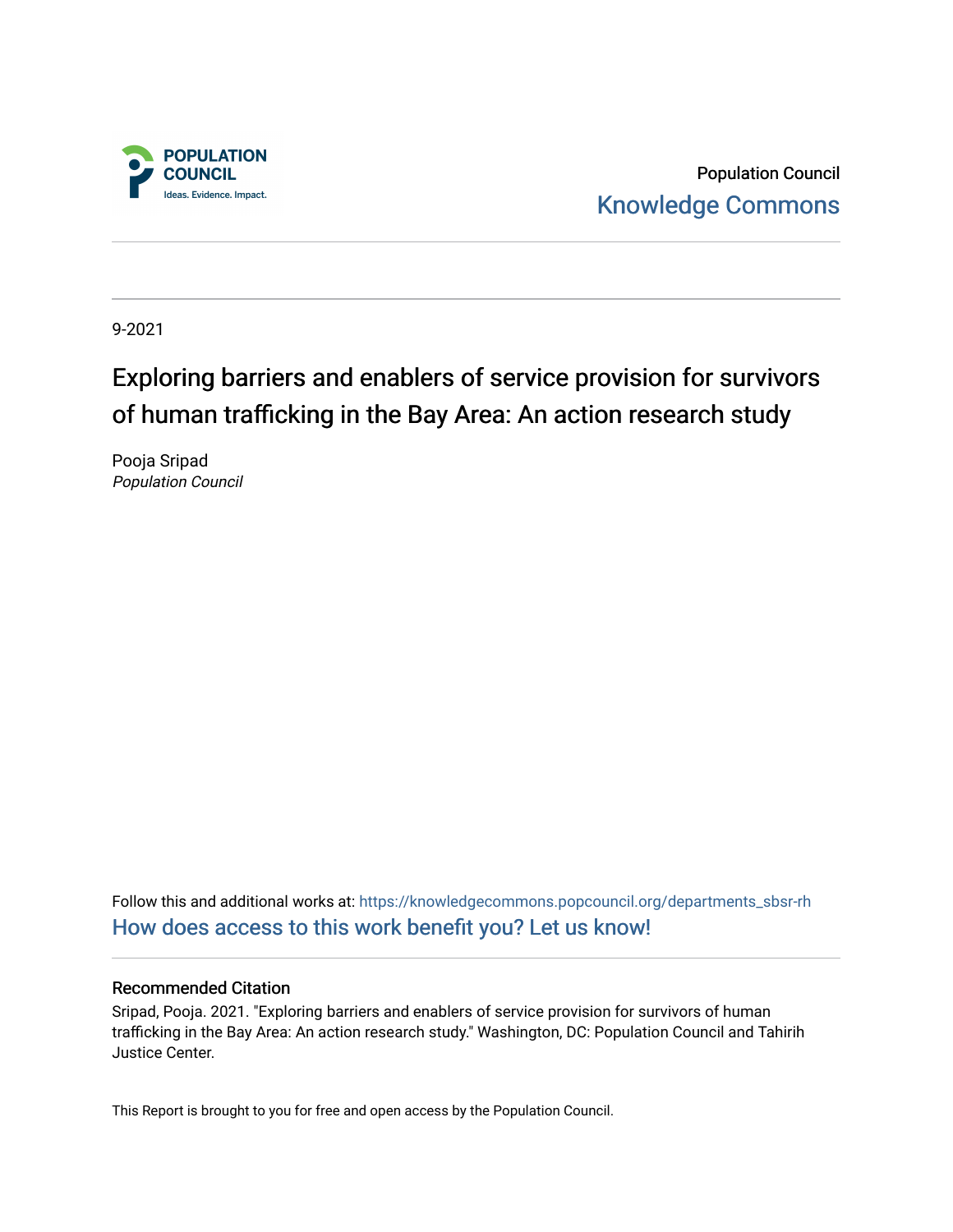**EXPLORING BARRIERS AND ENABLERS OF SERVICE PROVISION FOR SURVIVORS OF HUMAN TRAFFICKING IN THE BAY AREA: AN ACTION RESEARCH STUDY** 

Pooja Sripad

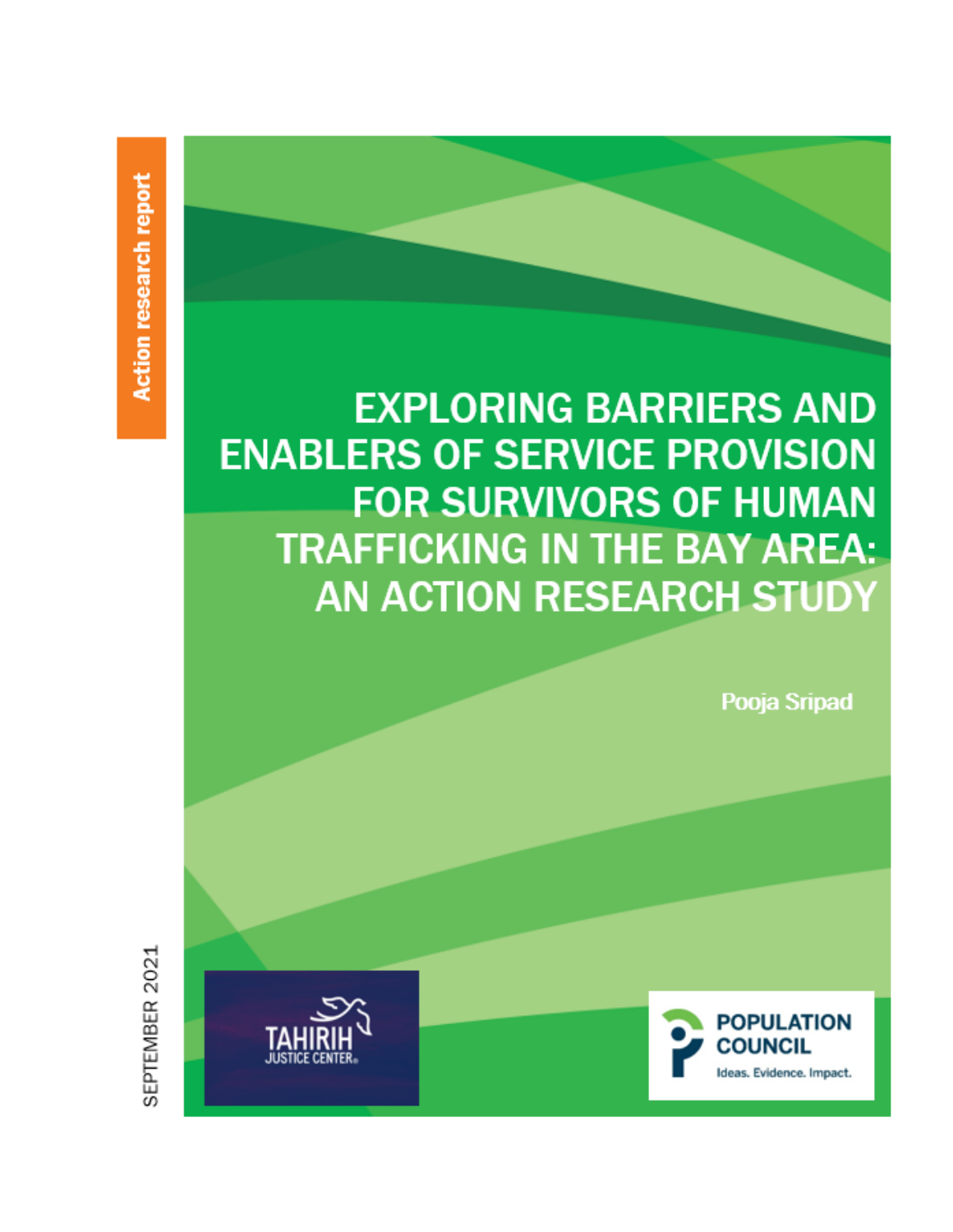# Table of Contents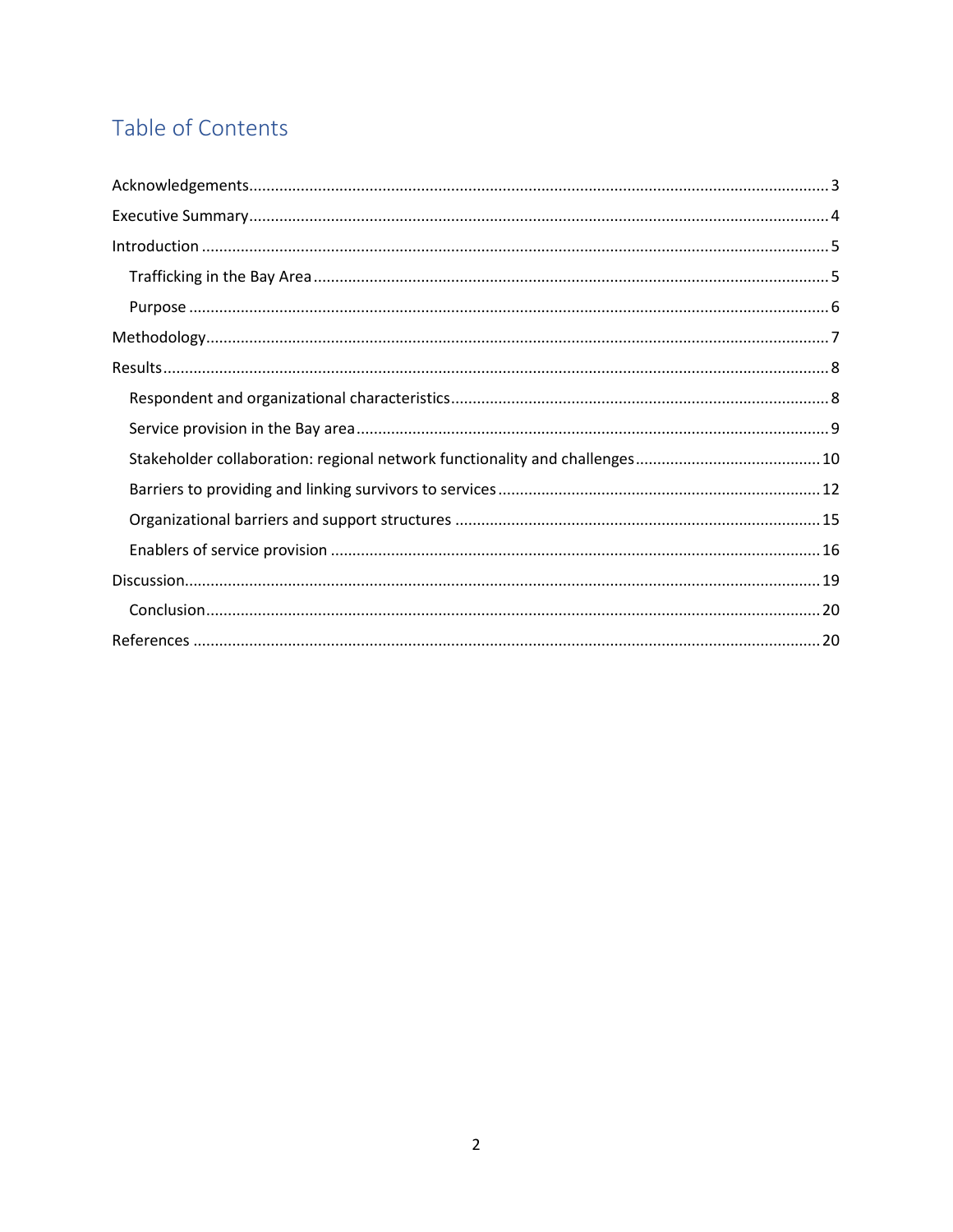# Acknowledgements

This work would not have been possible without the support of the United States Department of Justice's Office of Victims of Crime that awarded Tahirih Justice Center and Dolores Street Community Services with a grant to support the provision of Specialized Services for Trafficking Survivors. I am grateful for Tahirih Justice Center inviting the Council to facilitate the award's Action Research component. I thank Morgan Weibel, Alex Richardson, and Chriselle Raguro at Tahirih Justice Center for their support in developing the study questions, design, and introducing me to the service provider network in the Greater San Francisco Bay Area. I acknowledge Gema Escorcia who supported transcript cleaning during and Michelle Hindin and Charlotte Waren for their reviews of the research protocol and final report, respectively. Finally, I'm deeply appreciative for all the time given to this action research effort by study participants during the interviews and the consultative validation workshop - I'm truly inspired by your commitment to working in this critical field. I hope this report offers support along a collective journey to enhancing service provision to and well-being of survivors of human trafficking.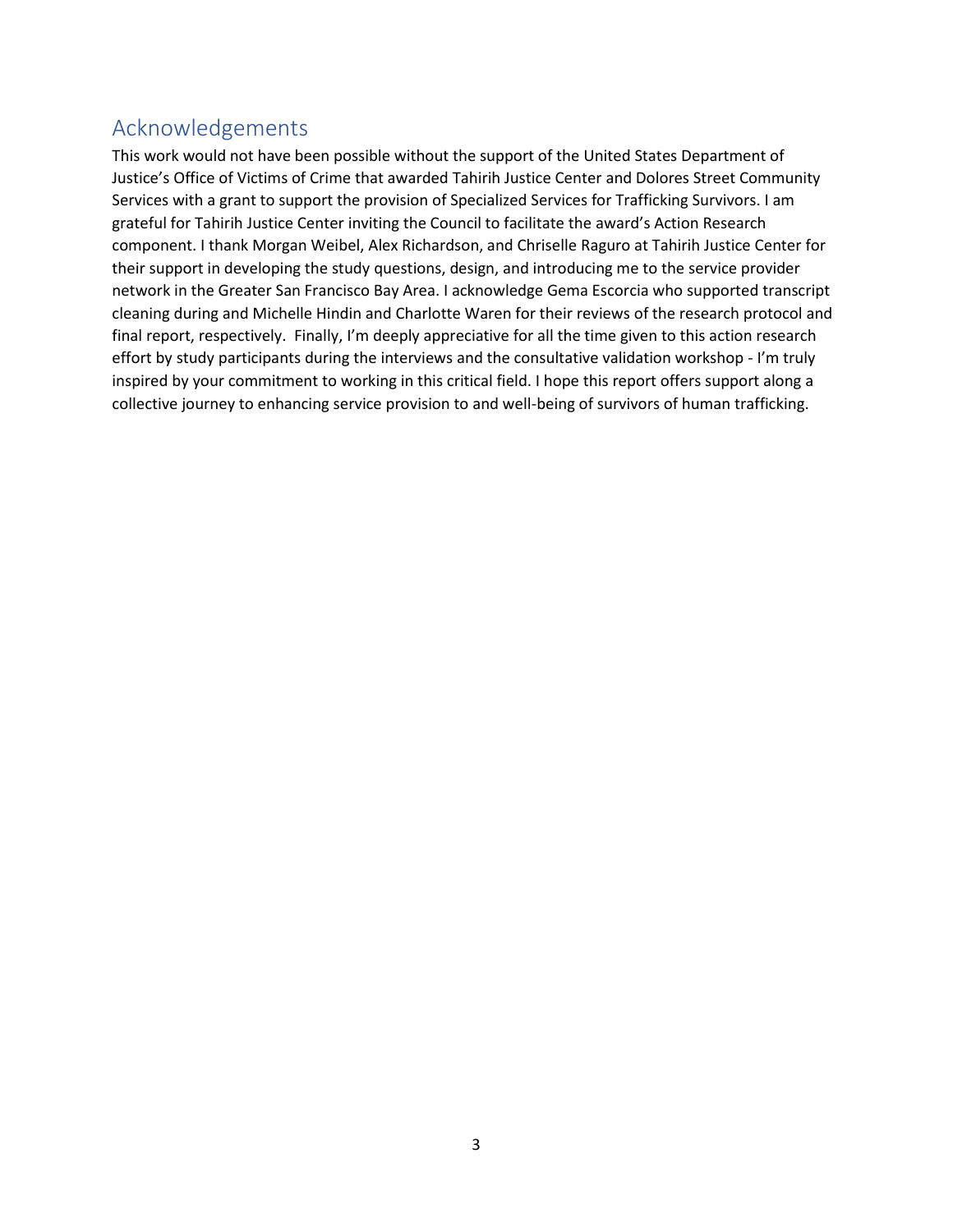# Executive Summary

Despite the increasing recognition of the public health and rights issues associated with human trafficking globally and in the United States, following the Trafficking Victims Protection Act (TVPA) of 2000, there has been limited research around how to systematically strengthen service access for survivors of sex and labor trafficking. The experience of service providers – across legal and social domains – may provide insight into how trafficking survivor responses and service networks function in California's Bay Area that shoulders a heavy burden of trafficking survivors.

The study aims at exploring provider perspectives of the existing service network and collaboration dynamics, including the barriers to and enablers of long-term service provision and survivor follow up. Research questions explore: (1) the service provision environment in the Bay Area (i.e. mapping), (2) how service providers collaborate and what barriers do they face?, (3) the barriers to comprehensive survivor support?, and (4) enabling strategies for network collaboration and survivor service access?

We apply a participatory research design that includes nine qualitative interviews with 11 key informants working at non-governmental organizations, organizational website reviews, and consultation with network service providers in the Greater San Francisco Bay Area. This study approach allows for eliciting in-depth reflections of service provision, collective generation of a stakeholder mapping, and consensusdriven recommendations arising from barriers and enablers to anti-trafficking service provision. We apply purposive snowball sampling to elicit diverse perspectives representative of the anti-trafficking service provider network in the region.

A mapping of twenty anti-trafficking service provision organizations developed through interviews and consultation shows that the network collectively covers and refers for a wide range of legal and social services. All respondent organizations work with survivors of sex and labor trafficking – the majority focusing on migrants with varied documentation status. Collectively, they serve several survivor subpopulations: adult women and men, youth (17 years and younger), and transitional age (17-24 years). Findings reveal shared perspectives on barriers to service provision for trafficking survivors including legislative, regulatory, technical, instrumental, cultural, and individual factors – that affect collaborative network and organization-survivor relationships. For example, lengthy immigration process and intersections with the criminal justice system challenge survivors suffering from mental, social and economic instability as well as case managers navigating their path to long-term well-being and security. All service providers describe operating in a complex political and legal environment with limited budgets and staff. The study also identifies and discusses enablers such as integrated programming, mental health benefits for service providers, and capacity building for survivor identification, which give rise to core recommendations at sectoral, network, organizational and community levels.

This study recommends prioritizing holistic survivor support through existing public benefits and psychosocial service programs; collaborating across regional networks to overcome resource imbalances using the mapping to inform referral and enhance communication; exploring integrated organizational models and provider stress mitigation strategies; and collaboratively expanding and innovating to improve survivor identification and referral. Further research is needed to articulate the survivor perspective and assess implementation models. Partnership within the Bay Area's anti-trafficking network is essential, ongoing, and can be nurtured. This report enhancesstakeholder awareness around existing organizational and policy resources as well as offers insights into research and programming on how anti-trafficking service response networks can be strengthened to provide survivor-centric support in long term.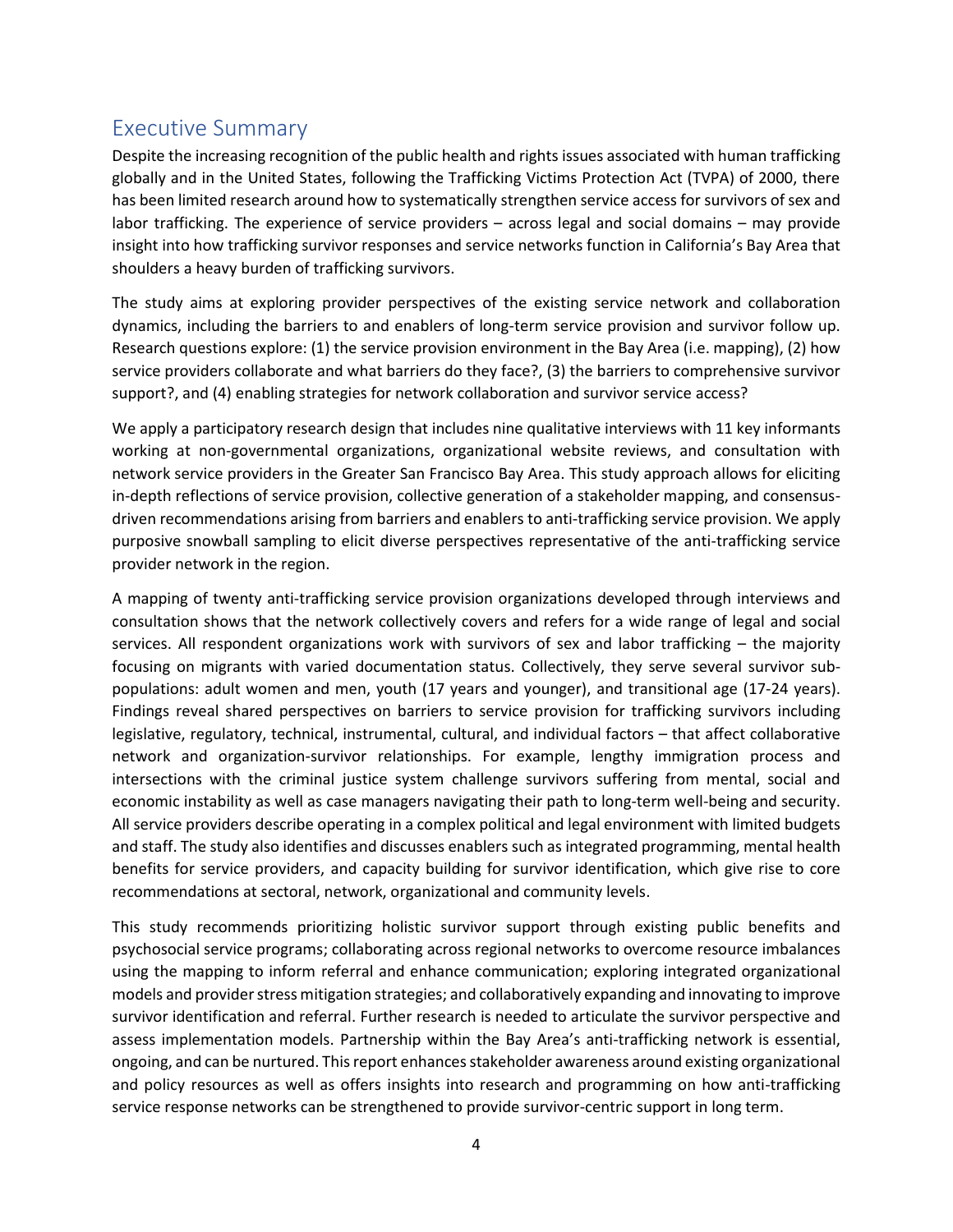# Introduction

Despite the increasing recognition of the public health and rights issues associated with human trafficking globally and in the United States, following the Trafficking Victims Protection Act (TVPA) of 2000, there has been limited research around how to systematically strengthen service access for survivors of sex and labor trafficking. Sex trafficking refers to when "a commercial sex act is induced by force, fraud, or coercion, or in which the person induced to perform such an act has not attained 18 years" while labor trafficking is defined as "the recruitment, harboring, transportation, provision, or obtaining of a person for labor or services, through the use of force, fraud, or coercion for the purpose of subjection to involuntary servitude, peonage, debt bondage, or slavery."[1] The magnitude of the trafficking burden – it's prevalence, cost, prevention, screening and response strategies – in the United States is not well known; and at best incomplete, posing challenge to understanding service needs.[2] Global literature suggests that promising service models emphasize the importance of adaptively meeting the continuum of services that survivors require from initial trauma and protection, to comprehensive support for living a full life.[3]

Trafficking survivors face similar legal, socioeconomic, health, education, housing/shelter and emotional challenges as undocumented migrants given their desire to remain anonymous and need of legal and social protections.[4,5] In the U.S., trafficking survivors face several layers of structural, linguistic, and cultural barriers to effectively receiving the full range of services they need and often rely on non-profit organizational networks, such as the Polaris Project, the Freedom Network, and regional Trafficking Task Forces at the national, state and local levels. Additionally, projects such as the Coalition to Abolish Slavery and Trafficking (CAST) and Futures Without Violence that provide Technical Assistance to service providers, but services can be fragmented and may vary from state to state. While individual organizations and coalitions alike aspire to shared visons and goals, the systemic barriers including but not limited to legal status, insurance, social security, and sociocultural constraints for trafficking survivors persist. Moreover, given the high intensity and multi-faceted needs of survivors, organizations may focus on one area (e.g. legal, health, economic, housing) or comprehensive services in the short-term. Consequently, longer term follow up and evaluation of survivor well-being outcomes are lacking.

Studies on strengthening undocumented migrants', including trafficking survivors', service needs in the short and long term encourage participatory methods, including action research and learning strategies where knowledge is used to inform program adaptations with high user (e.g. survivor) and service provider engagement.[6–8] In contexts where resources are limited and in-depth survivor lived experience cannot be explored, it can be also critical to understand the experiences of those engaged in the service provider network facilitating linkages in a particular context. In health care settings, a systematic review found that provider perceptions, attitudes and practices toward migrants were influenced by diverse cultural beliefs and language, limited institutional capacity to accommodate migrants and balancing professional ethics and with legal barriers to migrants' health care rights[9]. The experience of service provision - legal, economic, and other coordinated direct services – may provide wider insight into how trafficking survivor response and service networks function in the United States.

## Trafficking in the Bay Area

In 2017, according to National Human Trafficking Hotline statistics, there were 1,305 cases of human trafficking, with the Greater San Francisco Bay Area being one of three hotspots accounting for 80% of these cases.[10,11] California is home to nearly a fourth of the nation's 11 million undocumented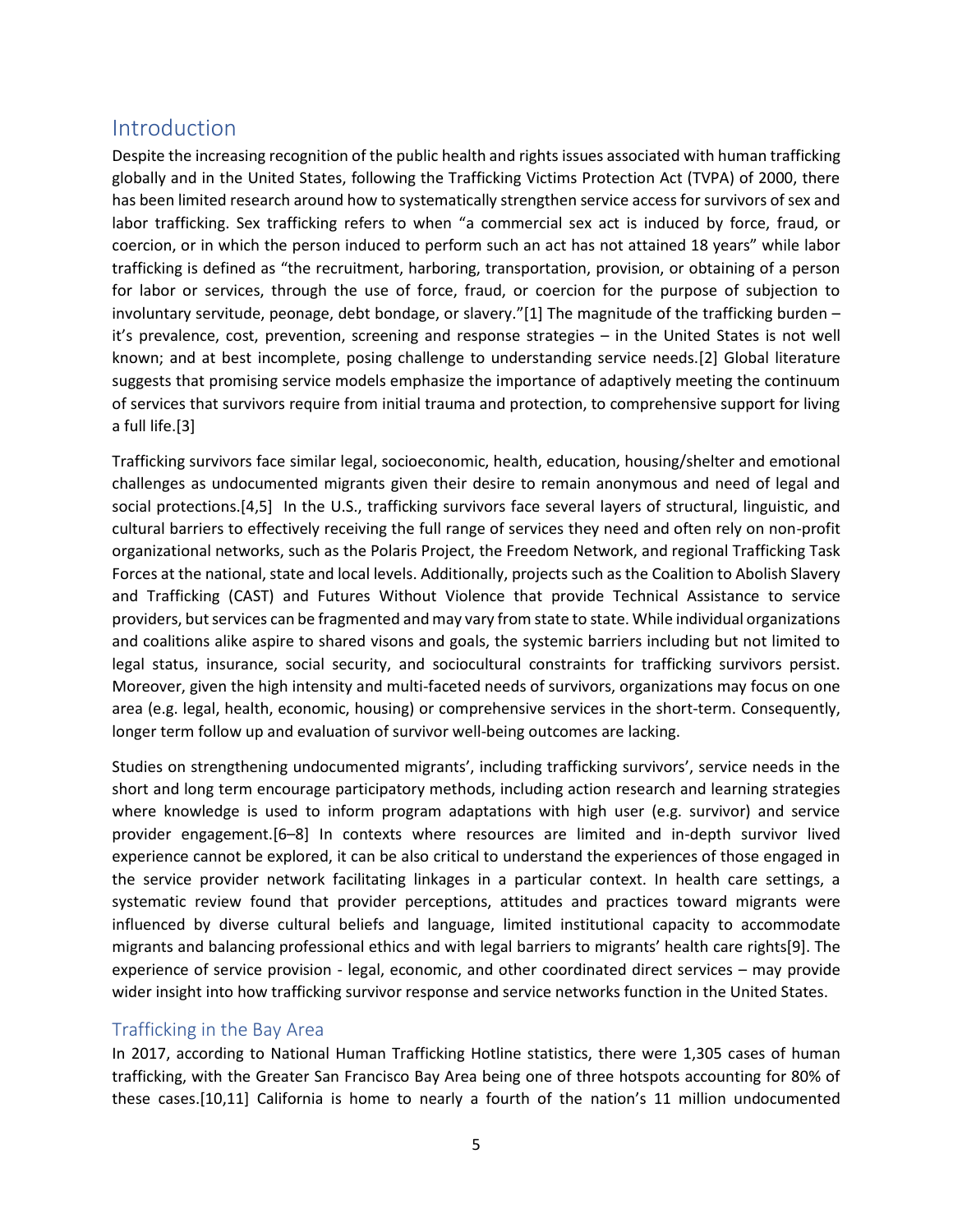residents, and a study in San Diego estimates that 31% of undocumented workers have experienced not only labor exploitation, but also trafficking.[12,13] Several anti-trafficking organizations, including but not limited to Tahirih Justice Center (TJC) and Dolores Street Community Services (DSCS), collaborated over the past few years to address gaps in socioeconomic and dedicated legal services for foreign-born adult and youth survivors of sex and labor trafficking in the Greater San Francisco Bay Area. Their collective efforts under the Office of Victims of Crime (OVC)'s Specialized Legal and Economic Empowerment Services for Foreign-Born Survivors of Trafficking in the Greater San Francisco Bay Area Grant, have served 98 trafficking survivors over two years, of which 68% are female, 75% underwent labor trafficking, 18% underwent sex trafficking, and 7% underwent both labor and sex trafficking (TJC program reports). Trafficking survivors served to-date are non U.S. citizens with varied documentation status coming from primarily from Central America and Mexico (70%), followed by Asia (18%), Africa (4%), South America (3%) and New Zealand (3%).

Together, TJC and DSCS provide client-centered and adaptive specialized direct legal services and social service case management and outreach. While both organizations in partnership with a broader network of service providers have been successful in accounting for immediate/urgent needs to promote stabilization of trafficking survivors in the short term, there is less certainty around their collective ability to sustain relationships and evaluate around the long-term outcomes for these women and men. Are trafficking survivors able to sustain their sense of well-being and flourish or do they fall prey to revictimization? What are the challenges for service providers in closing the gap between short- and longterm outcomes for survivors? Who provides which service and how can they be linked more effectively with adequate follow up?

## Purpose

In light of these questions, we apply through a partnership between Population Council (PC) and TJC, a rapid qualitative action research approach to explore direct service provider perspectives.

The study aims at exploring service provider perspectives of the existing service network and collaboration dynamics, including the barriers to and enablers of long-term service provision and follow up of trafficking survivors. Specific objectives include?

- Establish a collaborative participatory process between researcher and network practitioners.
- Describe barriers and enablers identified based on experiences of service providers working on case management for trafficking survivors.
- Co-develop network mapping and recommendations for how to better facilitate referrals and long-term survivor service access.

We explore several research questions explore include: (1) what does the service provision environment look like in the Bay Area?, (2) how do service providers collaborate?, (3) what are the barriers to comprehensive survivor support?, and (4) what strategies enables network collaboration and better survivor service access in the long term? The enabling strategies are presented as recommendations for strengthening service provision networks and comprehensive survivor-centric support in the long term.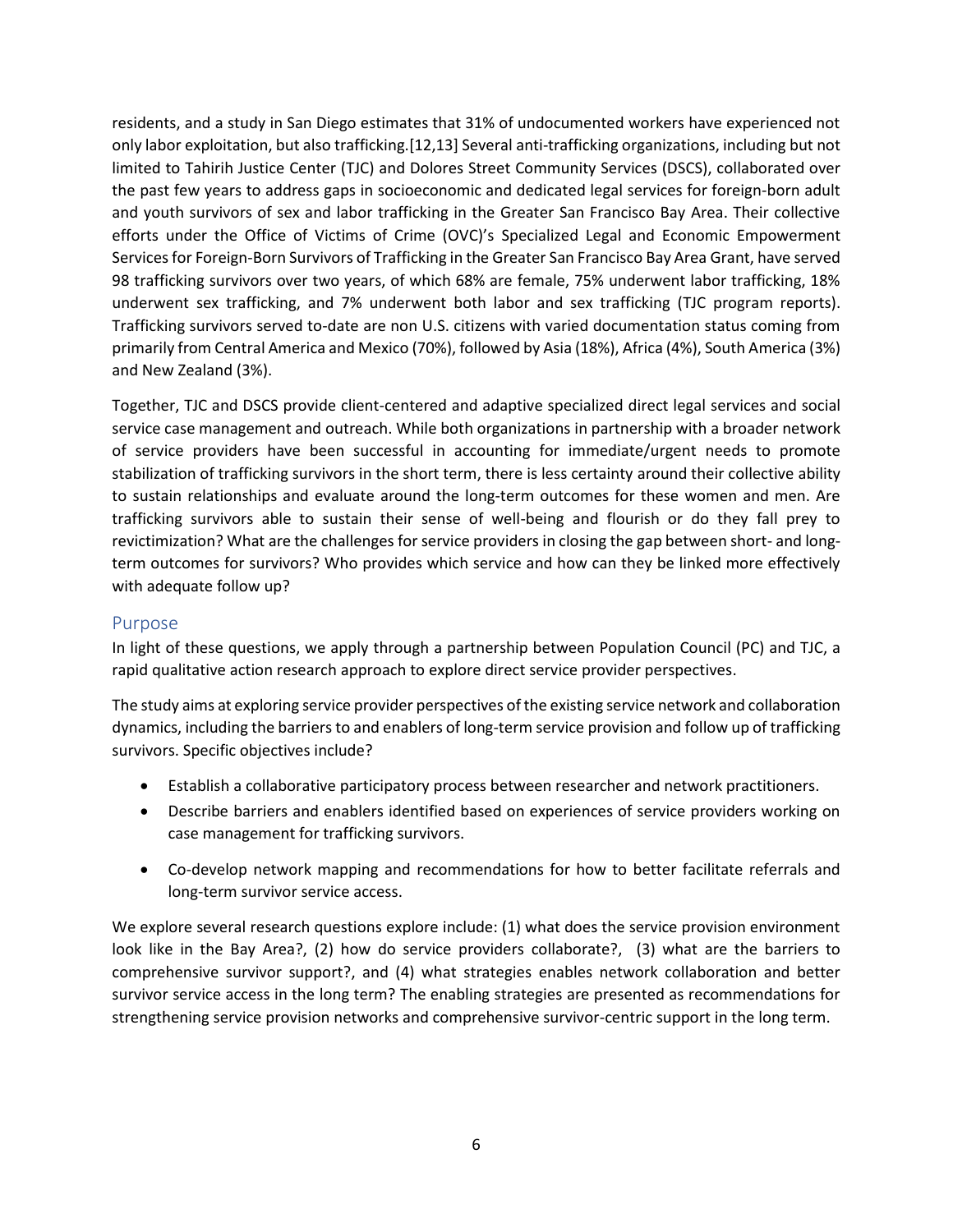# Methodology

We apply a participatory research design that draws on qualitative interviews with individual key informants, organizational website reviews, and consultation with Tahirih Justice Center and the network service providers. This study approach allowed for eliciting in-depth reflections of service provision, collective generation of a stakeholder mapping, and consensus-driven recommendations arising from barriers and enablers to anti-trafficking service provision. The design draws on principles of action research including collaboration, shared knowledge and power, ethical implications of research influencing practice, theory building (based on interview data), and co-developed insights for future action and/or implementation research. A typical action research cycle (Figure 1) describes our embedded participatory study design that was applied between February and September 2021.



*Figure 1. Action research to strengthen anti-trafficking service provision in the Bay Area*

Nine interviews were conducted with 11 key informants working at non-governmental organizations (NGOs) supporting legal and social services for survivors of human trafficking in the Greater San Francisco Bay Area. A purposive snowball sampling approach was used to elicit a diverse range of perspectives representative of the anti-trafficking service provider network working in the region. Participants were sampled based on an initial network listing by TJC in discussion with PC based on their experience providing direct (legal and social) services and/or referrals to trafficking survivors. Following an introductory email by Tahirih Justice Center of the lead researcher, the respondent organizations were requested to participate and recommend others in the network. Our final sample size was based also on the scope and timeline of the OVC grant cycle.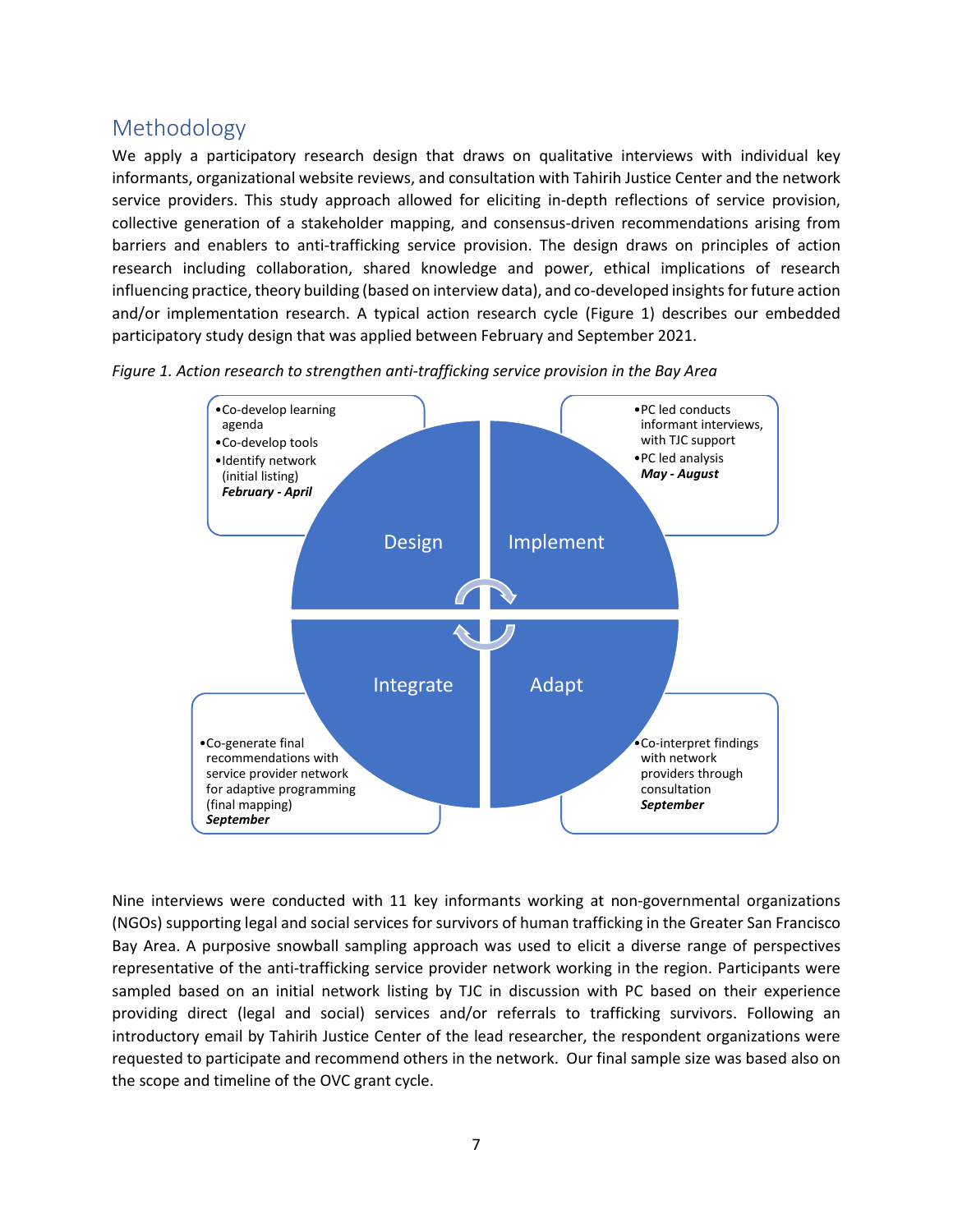Interviews were conducted in English by the lead research privately, over Zoom, through a two-step process that includes an initial recruitment contact via email and a virtual meeting for the interview. In the first step, the researcher introduced the study, assessed interest of the potential respondent to participate, shared the informed consent form, and arranged a convenient date and time for the virtual interview. Consent forms included the study objectives, risks and benefits to participants, its voluntary nature, permission for audio-recording, and gave participants time to ask any questions. The researcher, trained and certified in research ethics, followed up with each key informant at a fixed day and time, explained the purpose of the study and obtained verbal informed consent from each participant, and conducted interviews that lasted from 45 min to 1.15 hours. All interviews were audio recorded with the permission of participants.

In addition to protecting the privacy of subjects and maintaining data confidentiality via de-identification of findings, debriefing opportunities for participants feeling any vicarious distress due to the interview were available through social service staff at TJC, but not used. The researcher stored all data on password protected computers and presents de-identified findings in aggregate to protect participant confidentiality. No compensation was provided for participation in this study.

The open-ended interview guide was jointly developed by PC and TJC based on programmatic gaps that informed the research questions and study objectives, as well as drawing on a prior mapping activities and exploratory barrier and enabler research in migrant and community health settings in Mexico and Haiti. Using an iterative flexible questioning methodology as commonly used in qualitative exploratory work, the researcher's familiarity with the guide enabled her to probe on responses provided by participants and integrate new thematically relevant questions that emerged in conversation.

All qualitative audio recordings were transcribed verbatim, using Zoom's translate feature and cleaned by the researcher with the support of an intern. Analysis was carried out by the researcher using NVivo software for transcript management. The researcher read and analyzed the data thematically based on the core research questions and documented inductively emergent themes. Interpretations were shared with TJC and other network providers through a virtual meeting. The consultation and follow up correspondence allowed for refining the stakeholder mapping. This workshop enabled collective validation of barriers and enablers and co-generation of recommendations for providing holistically services to ensure well-being of sex and labor trafficking survivors in the Greater San Francisco Bay Area.

# Results

## Respondent and organizational characteristics

The 11 respondents had between 1 year to over 20 years of experience working in anti-trafficking service provision; while some worked in elsewhere in the United States, most have been in the Bay area for several years. Our sample organizations specialize in social services (n=5), legal services (=2), or both (n=3) and represent service provision networks in San Francisco as well as the East, North, and South Bays. All respondent organizations describe working with survivors of sex and labor trafficking – the majority focused on foreign-born migrants with varied documentation status, while a couple provide support for domestic trafficking survivors. Collectively, they serve several sub-populations of trafficking survivors: adult women and men, youth (17 years and younger), and transitional age (17-24 years). While some organizations focus on specific survivor populations (e.g. adult females), most describe attending to several groups with programmatic emphasis often directed by grant scope.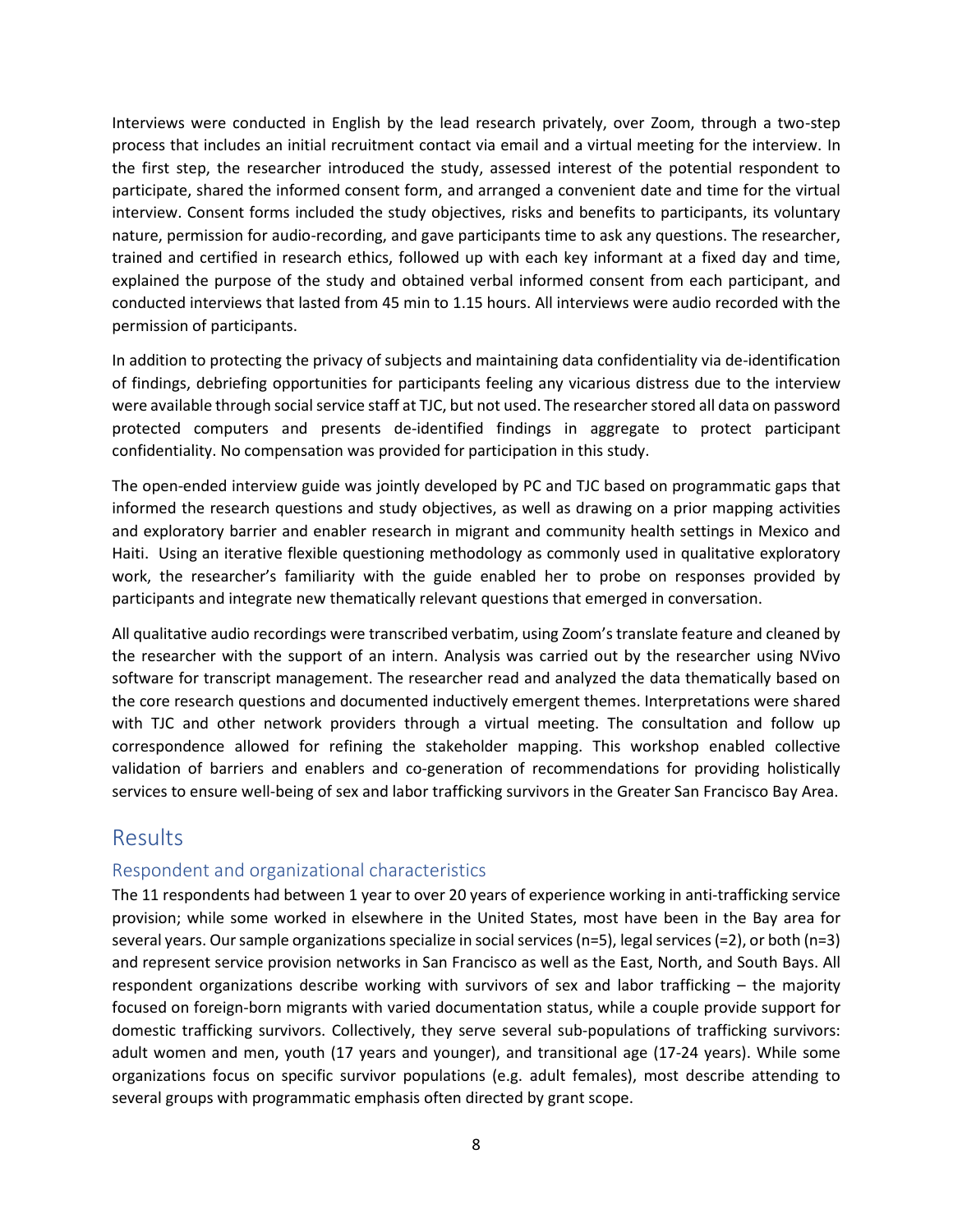#### Service provision in the Bay area

A mapping of twenty anti-trafficking service provision organizations developed through consultation includes our respondent organizations and others mentioned in interviews (Table 1). Given the overlapping and varied needs of survivors, respondents collectively cover and refer for a wide range of legal and social services. Legal services include immigration (T and U visas, naturalization), civil, criminal, vacatur, employee rights/labor, and family law. Social services range from case management and referrals to navigating health, education, transportation, and public benefits systems, and provision of direct emotional and crisis support. Some organizations provide basic needs including food and shelter – emergency, transitional, and/or long-term housing assistance, financial employment and educational skill building, and cultural and linguistic support. All organizations – social and legal – are involved in varying outreach, education, and advocacy for trafficking survivors. In some cases, at the policy level (e.g. training prosecutors and district attorneys on criminal vacatur, advocating for inclusive immigration policy and temporary visa status for employment), while others focus on educating the program stakeholders and communities about trafficking identification.

| <b>Organization name</b>                                                         | Service type   | <b>Location (County and/or City)</b>                                                                                        |
|----------------------------------------------------------------------------------|----------------|-----------------------------------------------------------------------------------------------------------------------------|
| Asian Pacific Islander Legal Outreach                                            | Legal          | San Francisco and Oakland                                                                                                   |
| Bay Area Legal Aid (Bay Legal)                                                   | Legal          | San Mateo and Contra Costa Counties                                                                                         |
| CARACEN                                                                          | Social         | San Francisco                                                                                                               |
| <b>Community Solutions</b>                                                       | Social         | Santa Clara and San Benito Counties                                                                                         |
| <b>Dolores Street Community Services</b>                                         | Legal & Social | San Francisco                                                                                                               |
| East Bay Community Law Center (EBCLC)                                            | Legal & Social | East Bay, Oakland                                                                                                           |
| Human Rights Clinics UC Berkeley Law School                                      | Legal          | East Bay, Oakland                                                                                                           |
| International Rescue Committee (IRC)                                             | Social         | Nor-Cal region: Services all counties in the<br>Bay Area: Offices in Turlock, Modesto,<br>Oakland, San Jose, and Sacramento |
| Jubilee                                                                          | Legal          | San Francisco                                                                                                               |
| <b>Justice At Last</b>                                                           | Legal          | San Francisco                                                                                                               |
| Katharine & George Alexander Community Law<br>Center (at Santa Clara University) | Legal          | South Bay, Santa Clara County                                                                                               |
| La Casa de las Madres                                                            | Social         | San Francisco                                                                                                               |
| La Clínica de la Raza                                                            | Social         | South Bay                                                                                                                   |
| Missey                                                                           | Social         | Oakland, Alameda County                                                                                                     |
| Pangea                                                                           | Legal          | San Francisco, San Jose, South Bay                                                                                          |
| Pilipino Association of Workers and Immigrants<br>(PAWI)                         | Social         | Santa Clara County                                                                                                          |
| Ruby's Place                                                                     | Social         | Alameda county, Multiple locations                                                                                          |
| San Francisco Asian Women's Shelter                                              | Social         | San Francisco                                                                                                               |
| <b>Tahirih Justice Center</b>                                                    | Legal & Social | San Francisco                                                                                                               |
| <b>YWCA</b>                                                                      | Social         | South Bay                                                                                                                   |

*Table 1. Anti-trafficking service providers in the Bay Area (September, 2021)*

\*An expanded/detailed version of this mapping is shared with network partners for program use.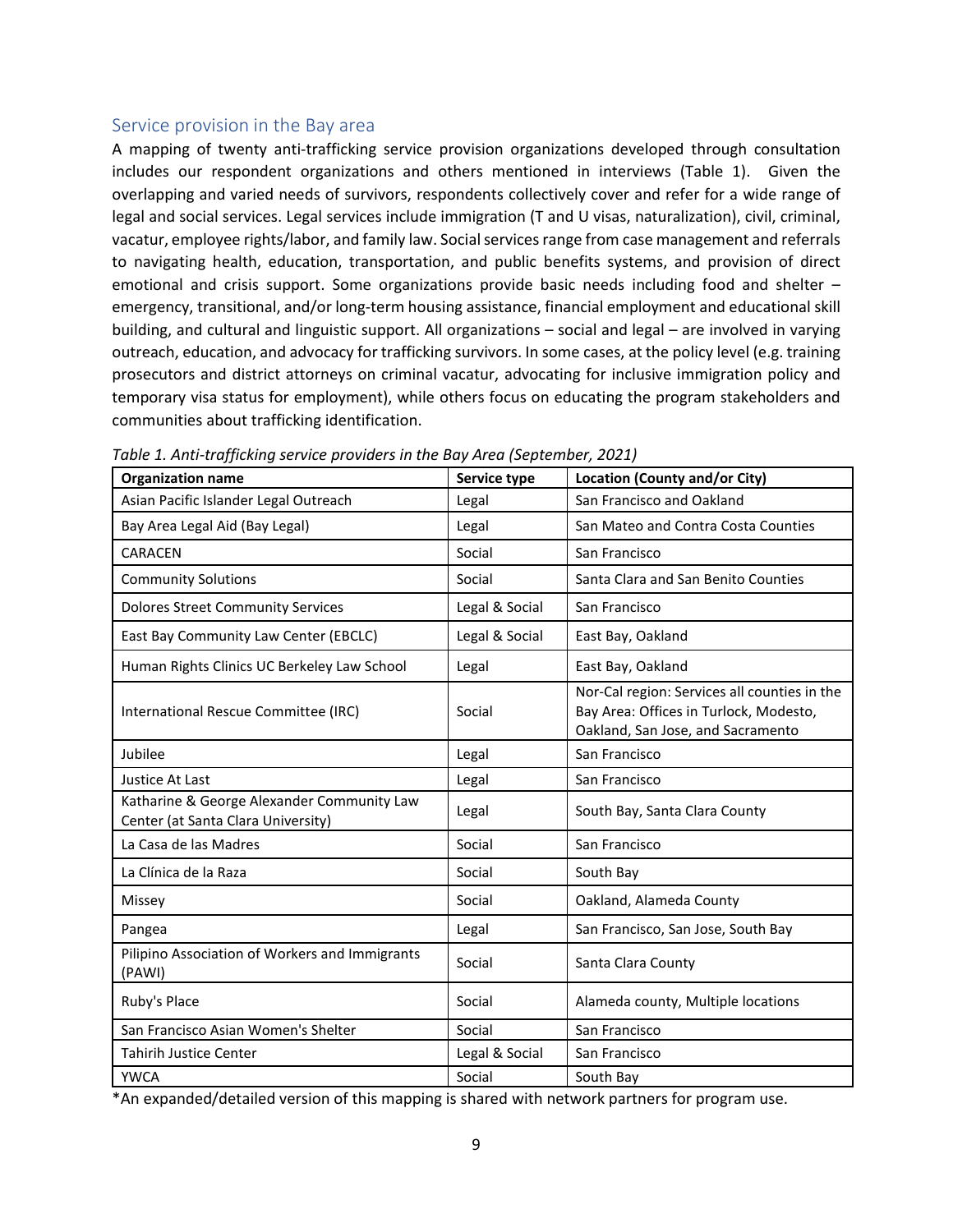Irrespective of the resources, size, and programmatic scope of each organization, nearly all describe a focus on shorter term needs compared to longer term support. Many report staying with clients up to 2 years, and about half beyond 2 years. For legal organizations, these is often tied to how long a case is open and the pace of processing (slower for immigration, faster when criminal or in court). Social organizations tend to maintain longer and diffuse contact as sought by survivors. All the stakeholders express an aspiration to provide longer term services and recognize levers of change required at program and policy levels.

*Social services in this country are designed to address the short term. We're constantly throwing a bucket of water on a burning building, instead of asking, 'what started this?' Long-term things that need to happen is prevention – for example, identifying the 80% of labor trafficking victims in this country that enter legally. Consulate interviews should have "know your rights" education, even a flyer in their native language. Criminal justice systems should include diversion programs that can help prevent crimes from occurring. [Also] Long term needs include ongoing therapy and support. Right now, in California, after eight months, those benefits expire - federally those expire after three years - and it's minimal… Long-term goals like education and empowerment require organized survivors to collectively demand certain things.* **(Legal services provider)**

*I wish there were more people to check in later on these vulnerable populations in long term. Sometimes I feel like a lot of the learning we provide at the beginning about different things sometimes doesn't sink in at the beginning because of all that's on their mind - potentially blockage due to trauma, I wish that could be like reiterated later.* **(Legal service provider)**

*One thing in short term versus long term is housing and financial assistance. We can put someone up in a temporary hotel stay, but where do they go when the funding runs out? Our housing program sometimes can extend for up to two years, but that's short term in someone's lifespan… because of the way the funding is set up, we have to close out their case after a certain time frame. People aren't always ready to pay rent on their own at that time… For longer term, it's taking a lot longer to process that T Visa over a U Visa. In the short term we try to help stabilize them, but if someone doesn't have work authorization yet, there's not that much we can do because it's not legal to help you find a job. Until they get status, people tend to be in limbo*. **(Social Service provider)**

## Stakeholder collaboration: regional network functionality and challenges

Respondents describe collaboration as integral to working to with survivors – modalities for collaboration include cross-referrals, ad hoc communication over the phone, email or in-person, and through formal participation in local coalitions and local task forces. Personal interactions and familiarity of working together over time – in part due to the shared history of those working in human trafficking, domestic violence and sexual assault in the region – create an environment where service providers are comfortable reaching out and informally connecting with one another. Providers see these relationships as helpful to ensuring smooth transitions for survivors.

*When we have legal need for referrals for legal services, for example, if our agency is at capacity,*  and we come across a case that we think might be a good referral, then we will reach out and *usually we tend to do this as a warm handoff as opposed to just sending people to a phone number.*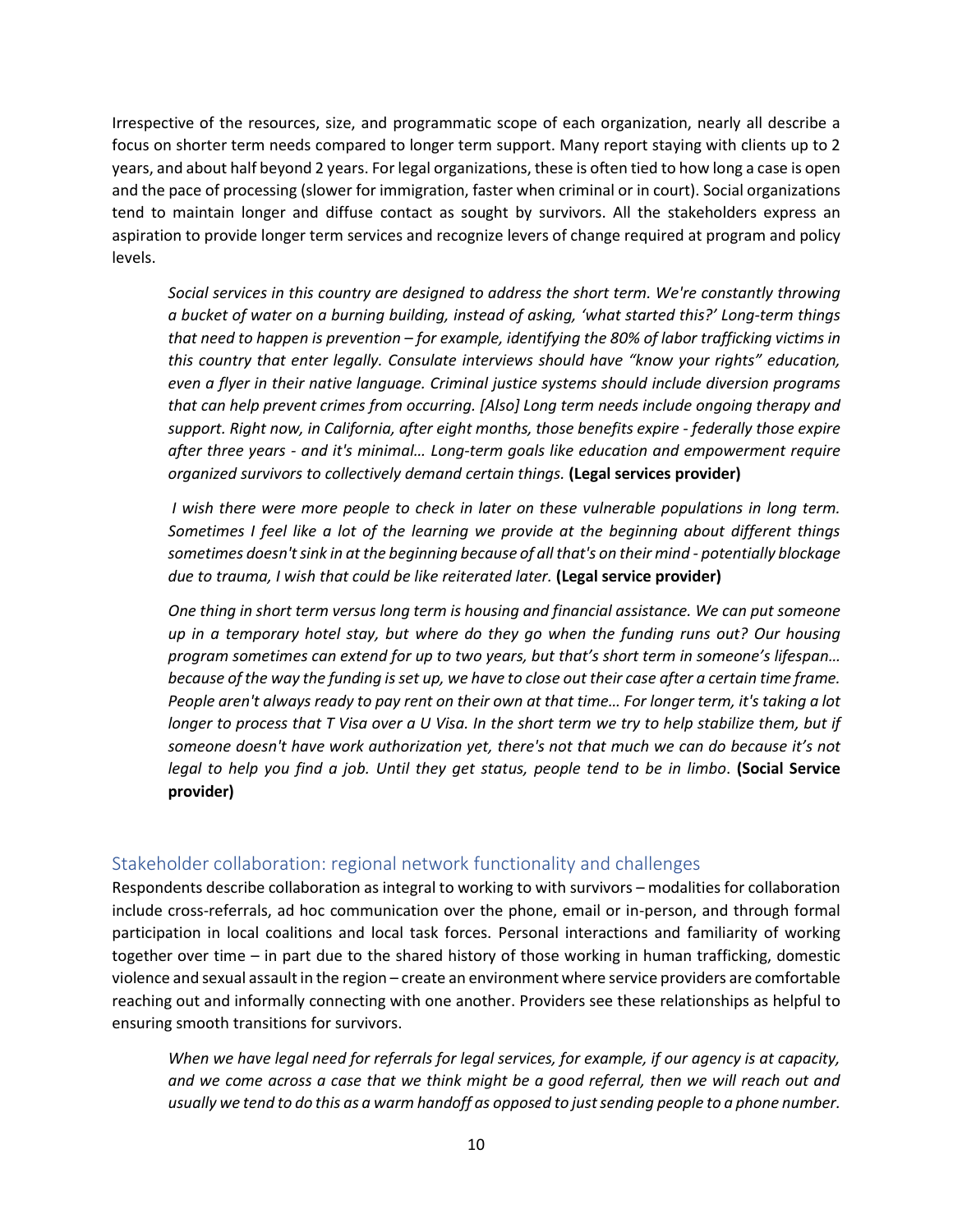*We will contact an agency and ask them if they have capacity - if this is a case that they could take. And if they say yes, then we you know we give the information to the client - make sure they know how to contact the Agency…* (Legal service provider)

*We get referrals from a lot of partner agencies, from lawyers or sometimes, even from law enforcement… If I get a referral, I start following up and working with the clients/survivors to see if they are safe, if they need emergency housing, and if we can support them with a hotel… So we started safety planning, emergency housing, food, transportation, and refer to a legal organization if needed, for immigration support… We support them if they need language support for their intake and throughout the process. So we keep referring to them if an organization doesn't work out... We're involved in all the steps – when they do the intake, if they have to go to court…* (Social service provider)

While many organizations describe national and state networks such as the Freedom Network USA and CAST LA, they deeply value the local task forces that drew together network providers as well as law enforcement (in some cases), and the district attorney's office. Many describe attending the South Bay Coalition to End Human Trafficking and Task Forces Safety Net meetings in San Francisco, Contra Costa, San Mateo, and Alameda counties. While these formal convenings help mutual updates, case management, and introduction to new partners, the East Bay was the least active and lacked sustainable resources compared to the San Francisco, and the North and South Bays (South Bay was the most active Coalition). While collaborations were praised, weaker cross-Bay network interactions manifest and highlight the need to strengthen regional communication. Respondents felt this particularly important given staff turnover across organizations – newer staff who joined remote meetings during the COVID-19 pandemic and had less time for face-to-face relationship building.

*We would have regional meetings we work with other counties within California, we also have statewide conferences, national conferences. Obviously they're all televised now because you know it's all telecommunication because we can't go anywhere, but there's definitely connectedness to outside or neighboring counties, neighboring states and then also as on a national level as well, definitely a connection there*. **(Social Service provider)**

*Communication can be really hard or even just knowing what resources are out there and what kind of capacity they have…When something happens, you're like "Oh, I know this person at this Agency." I feel like I'm always learning about new organizations who are doing really great work. It can be hard to keep track of, stay in touch with, and know the best place to refer.* **(Social services provider)**

Service providers describe several challenges that affect collaboration in managing trafficking cases. First, all respondents express being "*at capacity*" and struggling to link survivorsto services given the "*waitlists*" within organizations. Limited funding can additionally foster competition between partner agencies in a resource-constrained setting.

*Thinking about like capacity, I think the way the nonprofit structure is it makes us competitive against each other, and that's super detrimental to working with any vulnerable population, including survivors of trafficking.* **(Legal services provider)**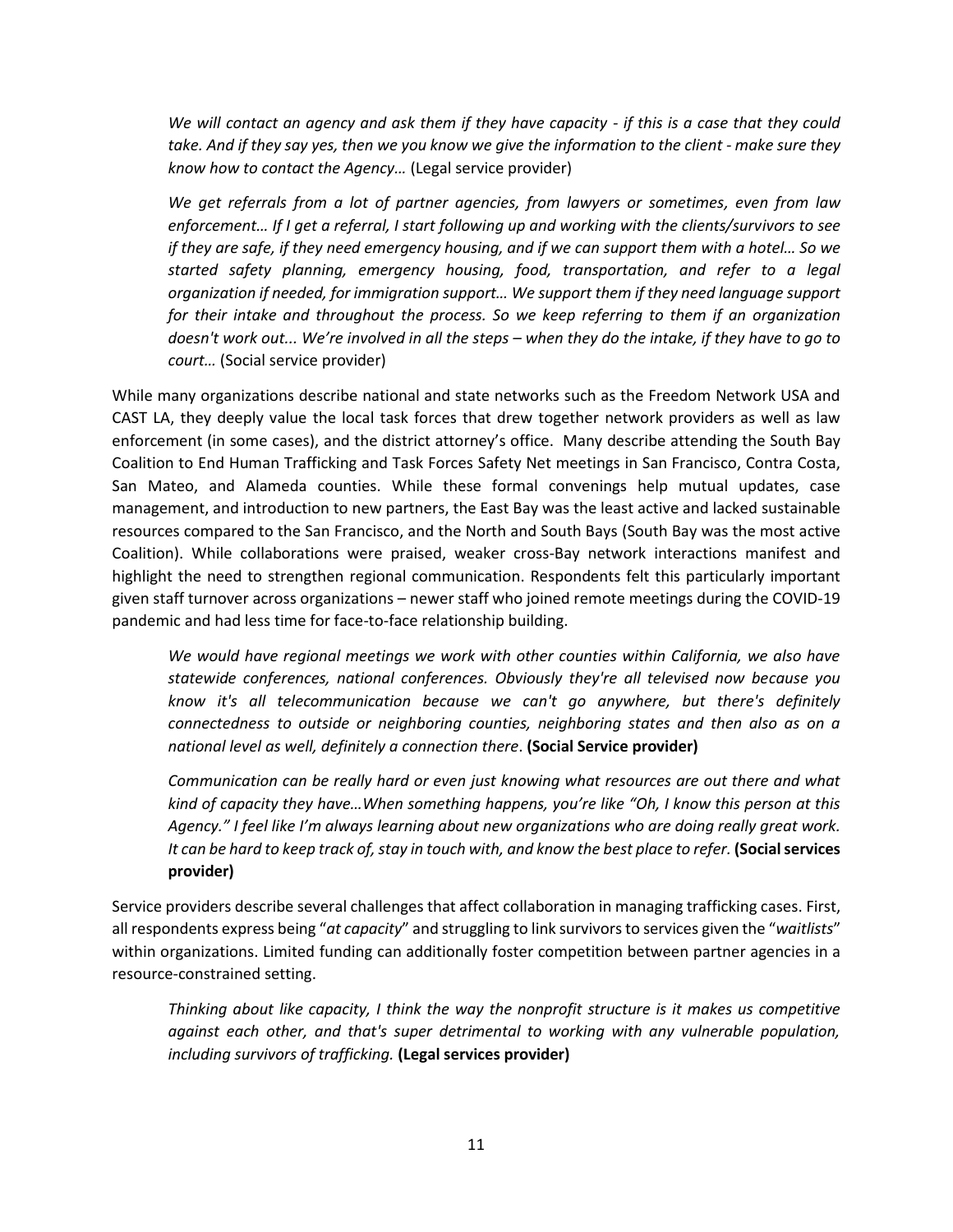Next, the differences in priorities and timelines by sector and stakeholder type can affect the sequencing of services and counseling support provided to a survivor. This is often brought to the forefront with the example of when and how law enforcement participates in Task Force meetings or in their approach to getting survivor statements.

*Occasionally there is a bit of tension between non-government and government organizations… We all have the same goal, but different philosophies. Law enforcement wants to solve a crime, they want to put the bad guy away. There's a lot of pressure to get the victim to get on the stand and give a good statement, and we're coming from a place where this person has just been through an eight-hour forensic exam, they do not want to be interviewed now. It's a delicate dance we do to figure out how to convey that and still be respectful, but that can definitely pose a challenge.* **(Social services provider)**

Additionally, county-specific variation in the law or interpretation of the law among district attorneys, prosecutors, and/or judges can delay processes and complicate survivor experiences with service provision. A good example of this is the criminal vacatur law that expunges a survivor's record back to prior to the trafficking experience and may require the state refunds for incurred expenses.

*It is very different - every county... For example, one county has a DA's office that has a trafficking unit that works with the survivors, believes that they do have rights and to a crime victim rights attorney, and works hand-in-hand with us to make sure traffickers are being proper charged, survivors' needs are being met, and privacy is upheld. We can redact and not have anything in public record, especially like their name and address. In other counties, it's an uphill battle where they don't have an anti-trafficking person, don't believe survivors, and prosecute for like a prostitution charge. It really depends on who the detectives or prosecutors are for each case. You must make those relationships work, even though sometimes it's just egos, to do what's best for the client.* **(Legal service provider)**

These challenges can be compounded by a lack of human trafficking awareness of potential partners (at entry-points and gateways (e.g. school/clinic administrators, law enforcement and case managers at detention centers).

## Barriers to providing and linking survivors to services

Respondents concur around the broad array of barriers to service provision to vulnerable and often invisible survivor populations. One set of challenges relate to ensuring access to basic health and survival needs of survivors, many who are immigrants (documented and undocumented). Organizations emphasize survivors' need for long term housing support in context of the Bay Area's prohibitive market. Relatedly, many describe the critical role of continued cash disbursements and/or temporary status (e.g. work authorization) in supporting access to food, health services, transportation, and legal fees. Additionally, several providers describe that as survivors navigate diverse systems (health, education, employment, legal, transport, housing, public benefits), their vulnerability to being 'lost in the shuffle' increases.

*Even if we can get work authorization for our clients and they can find work, oftentimes finding enough work to pay for housing in this area is tough. So being able to get an apartment and being*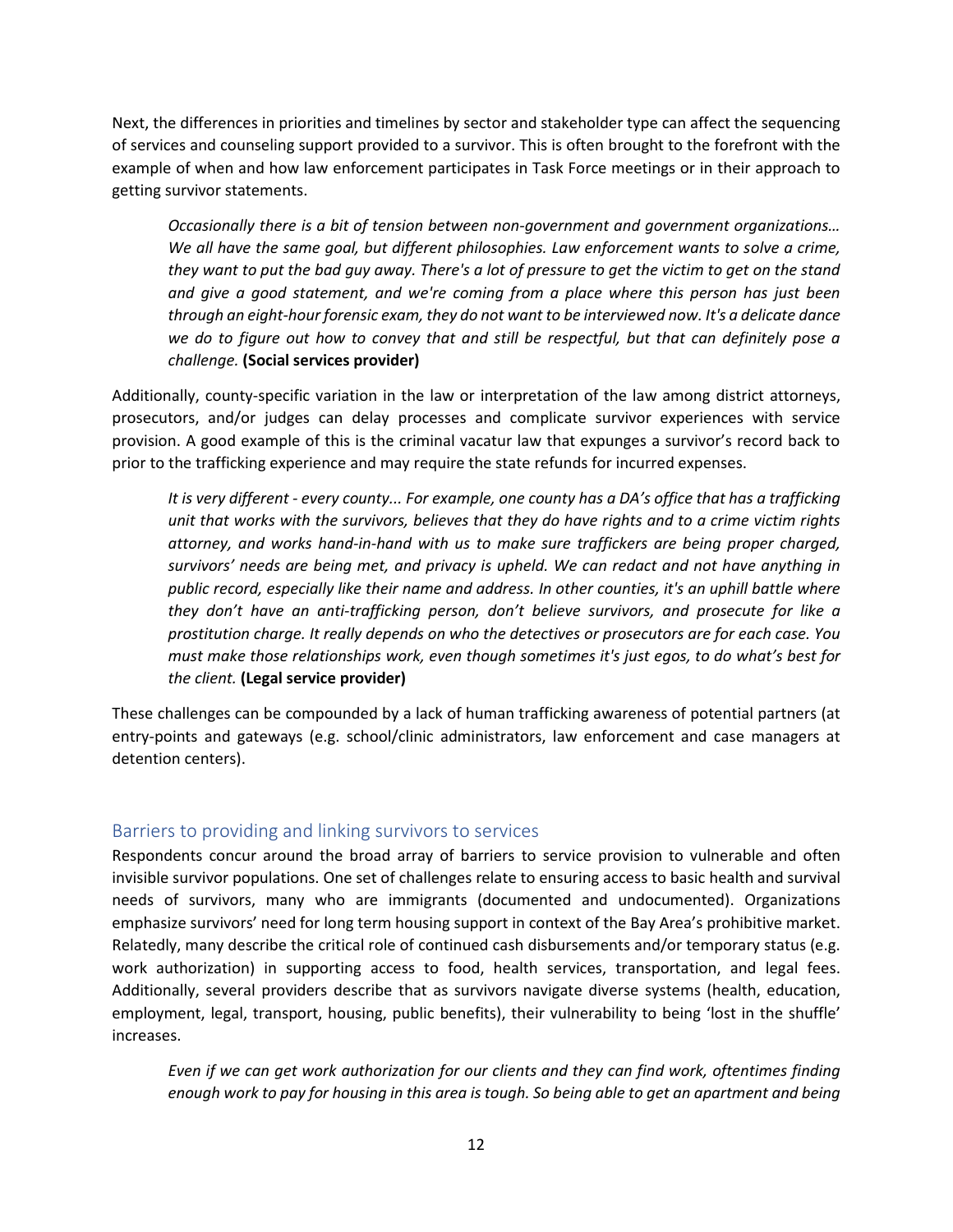*able to sort of long term, be self-sufficient. Many of our clients end up moving out of the area just because other states or areas are more affordable. There are clients who in continuing their education or training oftentimes are required to have certain things certain documents; when immigration is taking a long time to process, that's hard for them.* **(Legal service provider)**

*The reality is that most people are people are often working under the table because the financial assistance that you can get is almost nothing and people need money to survive. It's hard to find a job where you're treated well and pay fairly when you don't have status and people get hurt.* **(Social service provider)**

*I was working with a youth who was forced to working construction and after he left his stepfather - the trafficker, he was just homeless and it was very hard for him to make his appointments. And as soon as he got into regular housing and had transportation support, it became like significantly easier to work with him, no surprise at all.* **(Legal service provider)**

Cultural and language differences as well as the emotional traumas experienced by survivors exacerbate these barriers. The layers of trauma were described by all respondents across both sex and labor trafficking survivors. Moreover, the precarious relationships of survivors with crime and the criminal justice system, including law enforcement, public administrators, or at attorneys in court can be retraumatizing. These instances reinforce fears particularly in foreign-born and racial minority survivors. While social service providers are often linked to provide necessary emotional support, they describe the mental health service gaps as a perpetual concern.

*Language is one. We are pretty well equipped for Spanish, but we have clients who speak Tagalog, Mandarin or a few from South Asia. We've had clients from all over the world who do not allspeak English or Spanish. You can work with interpreter, but it's not the same as being able to speak to someone directly… There are a lot of things that go along with trauma that can make it a harder for people to access services or be fully engaged.* **(Social services provider)**

*Finding free mental health resources in their native language has been very difficult, which has been surprising given there's so many Spanish speakers… It's impossible to get my clients connected. Often they can't afford to pay for social and legal services, which is why they come to us... Survivors I've worked with are often those who have fallen through the cracks at other agencies or within other systems. They've experienced complex trauma, which means that they have memory issuesif the trauma(s) weren't processed. Naturally, sometimes they avoid following up on certain services or seeking out mental health services.* **(Social services provider)**

*After attorney ask you a question, "what happened to you?", then clients usually have a breakdown. It's our job to make sure they're okay. I let her talk and calm down - I just listen, don't edit or anything. After she [client] calms down, I assure her that she's in good hands, she's in a safe place - even though she has to relive the painful part, she is not all in danger anymore.* **(Social service provider)**

*Play the double role of a therapist and social worker an attorney in this meeting (immigration case)… I often feel like I'm practicing unlicensed social work because so much of our job is emotionally supporting people as they navigate their own trauma… while putting their trauma on trial.* **(Legal services provider)**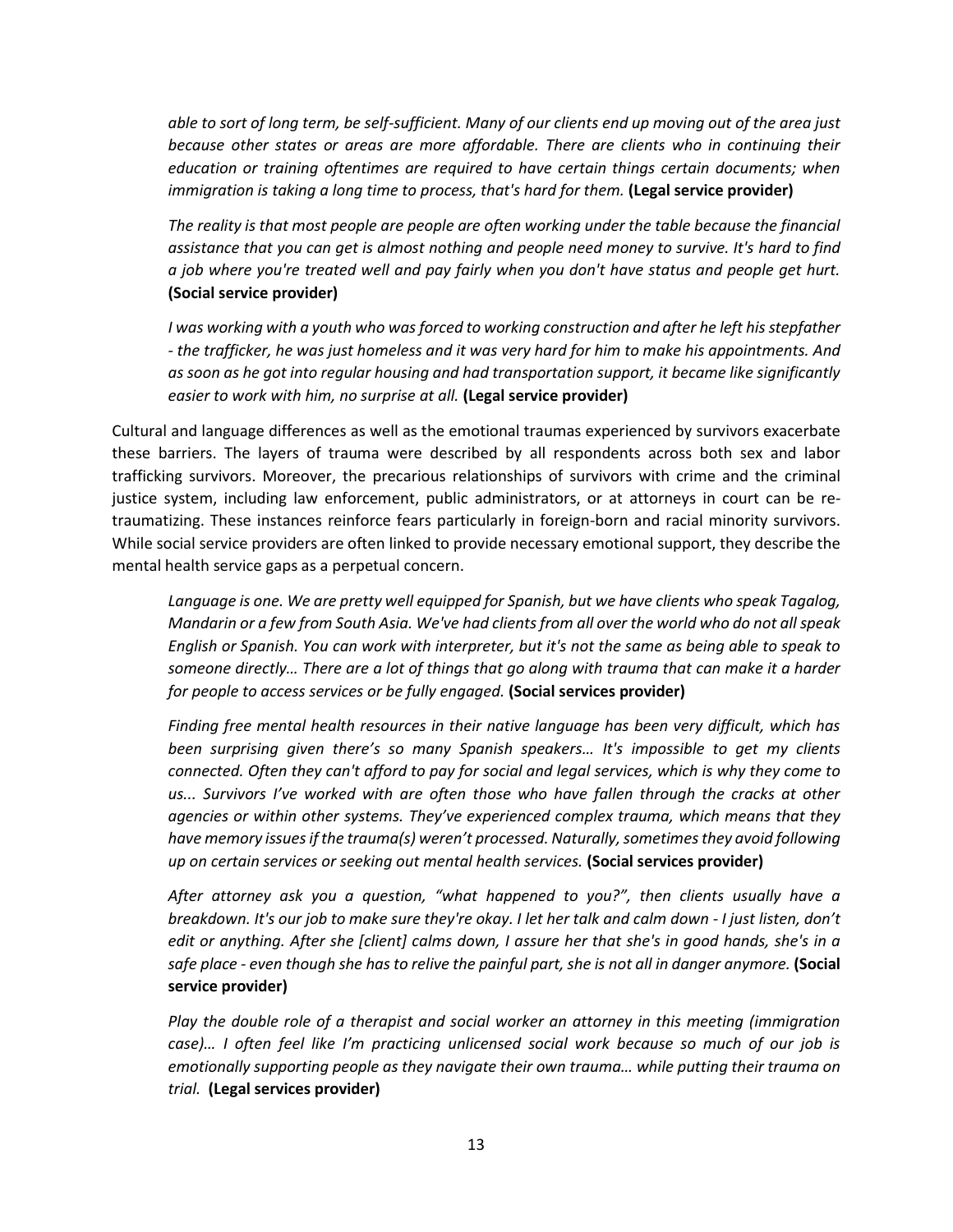*People make assumptions about being foreign-born and there's racism here… a lot of my clients have been beaten up or robbed. Sometimes they've been there more vulnerable to this because they are homeless or have unstable housing situations…but other times it's what I would consider a hate crime.* (**Social services provider)**

*The number one thing is that there are quite a few of our foreign-born clients who are afraid to follow through with support for many reasons: just fear of the system, fear of administration, fear of the unknown, and not realizing that the services are available and that it is true, you can be here undocumented and receive services*. **(Social services provider)**

Respondents concur that technical, regulatory, and process-related nuances comprise a final set of barriers to trafficking identification and implementing existing protections and benefits. All service providers describe the challenges in identifying sex and labor trafficking through self, community, and/or system stakeholders. Definitions and examples of what sex trafficking looks like particularly among youth (e.g. boyfriends, modeling opportunities) and what labor trafficking is and where it is most prominent in the Bay area (agricultural, restaurant, beauty parlor or domestic work industries) are lacking at community and gateway levels. A general lack of awareness of rights and entitlements to service access for undocumented survivors as well as the communities in which they live pose challenge to identification and service use – including political and administrative challenges to getting survivors into public benefits programs. Respondent lament about limited awareness of trafficking regulation as intersects with immigration and the lengthy processing of T and U-visas.

*We're missing a lot of opportunities to identify trafficking survivors…In the East Bay, there's just a*  lack of awareness and we're just not doing as great of a job in screening ...There have to be several *questions to really identify…because for example, a lot of our clients are immigrants and trafficking is not a term that they're used to hearing. A young indigenous client from Guatemala*  came here as an unaccompanied minor, a vulnerable population, so there's a lot of cultural *aspects. Cultural humility needs to be of a part of how we think about screening for immigrant survivors. (***Social Services provider)**

*The TC-VAP program is designed for survivors, but eligibility workers and a lot of the people that screen for these programs aren't aware of them…and can be harsh. Our clients are denied and have to explain why they would qualify – that's re-traumatizing… Then just general fear from the documentation that's asked of them - they're not supposed to be asked for their social security numbers... We're in the process of talking to the state coordinator for refugee services and TC-VAP to try to change that because it's been a huge issue and honestly a waste of our time to be going back and forth explaining the program that they created to them and just delaying clients access to services.* **(Social Services provider)**

*Our survivors are immigration clients and the immigration process can be really challenging. It*  takes right now about two years, 28 months, for a T-visa to be processed. And again, funding *doesn't last, there are interim forms relief that are not pursued by law enforcement called continued presence. And the adjudication of T-visas has been horrendous over the last administration - they have routinely denied and pushed back on totally appropriate and eligible Tvisa applications*. **(Legal service provider)**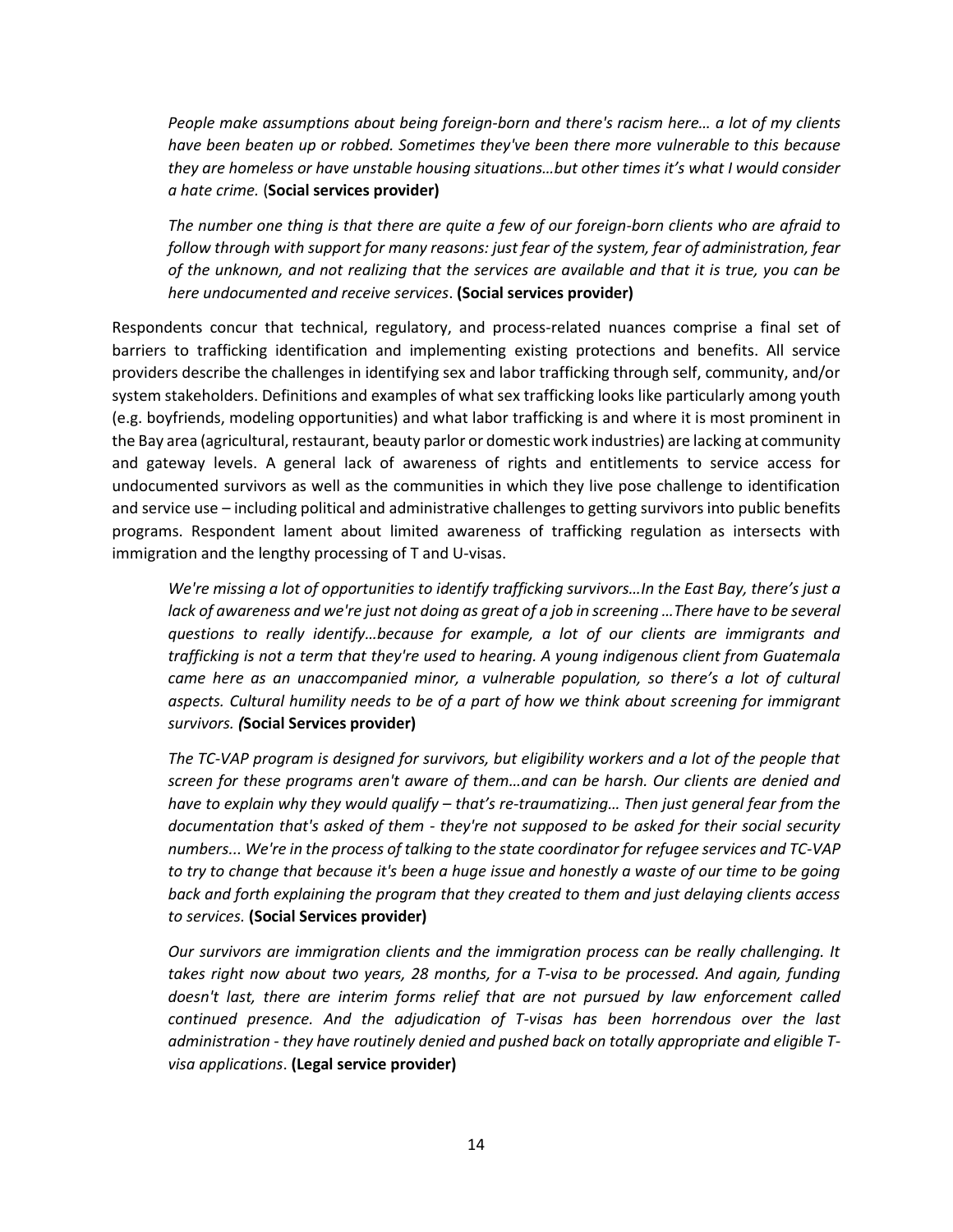Direct service providers expressed a slowing down of services provided during the first year of the Covid-19 pandemic, due to social distancing and remote work guidelines that increased barriers in working inperson with survivors. Older, limited literacy, immigrant clients struggled most with remote interactions while providers expressed difficulty in new client intake and relationship building. Outreach services and donations that benefitted survivor access to basic clothing and food resources suffered.

*A huge part of the work is gaining the trust of clients and obviously that's a lot harder if they don't meet me in person in my office setting, which helps it all seem like "this is a real program and you're signing documents." Especially when our client population tends to be a target of a lot of scams and a lot of weird calls. Definitely challenging and a bit slower to gain their trust. The inability to accompany claims - I've had times when I'm on the phone interpreting for security guards at hospitals so that a client can get through. So logistically it's been challenging, not to mention the hardships on clients who are already have hardships - those are just impacted even further. Clients that don't have work permits and safe work –conditions are more hazardous. Luckily, we're in California, where a lot of the programs and funding – rental support and things like that -are open to people regardless of status, but it's still an uphill battle convincing clients that they're eligible, that it's okay to take assistance from the government and not pay it back. And then language access to COVID materials and all of that.*  **(Social services provider)** 

## Organizational barriers and support structures

As part of the non-profit sector, most organizations similarly expressed unpredictable financing and advocate/case manager transitions/turnover as major barriers to service provision. Most had mixed and fluctuating funding sources (state, national, private) and lacked operational budgets that could be used for supporting and sustaining necessary staff load. Respondents consistently describe chronic understaffing, staff burnout, and turnover as common in the anti-trafficking field. These factors pose difficulty for service providers on the one hand, and survivors who have a comfortable, trusted rapport with individuals within organizations, on the other.

*I also think that a lot of our service providers are overwhelmed and are responsible for a lot of folks. Having more providers so they can not just be reactive, but rather proactive in helping follow up with clients and check in more often…There's so many cases and only so many service providers. So people - if we could have a better ratio of clients to provider.* (**Legal service provider)**

*There's caseworker turnover so frequently in this work because of other systemic problems like low pay, further education, secondary trauma, all those things. It's never good for a client to have to move a caseworker when they built a rapport with that person…On some severe cases – those really having a lot of needs and really unstable mental health of situation, where losing a trusted person, that can be a major detriment. For the most part, it's an inconvenience and you take a step backwards in the trust and rapport building*. **(Social services provider)**

Reflecting on support structures within their organizations, many respondents describe supportive management that provides mental health services in benefits package and promotesself-care among staff (e.g. days off). Few mentioned group-based internal processing strategies that perpetuate a sense of "*not being alone*" for staff that may be working on inter-disciplinary teams. These reflexive strategies were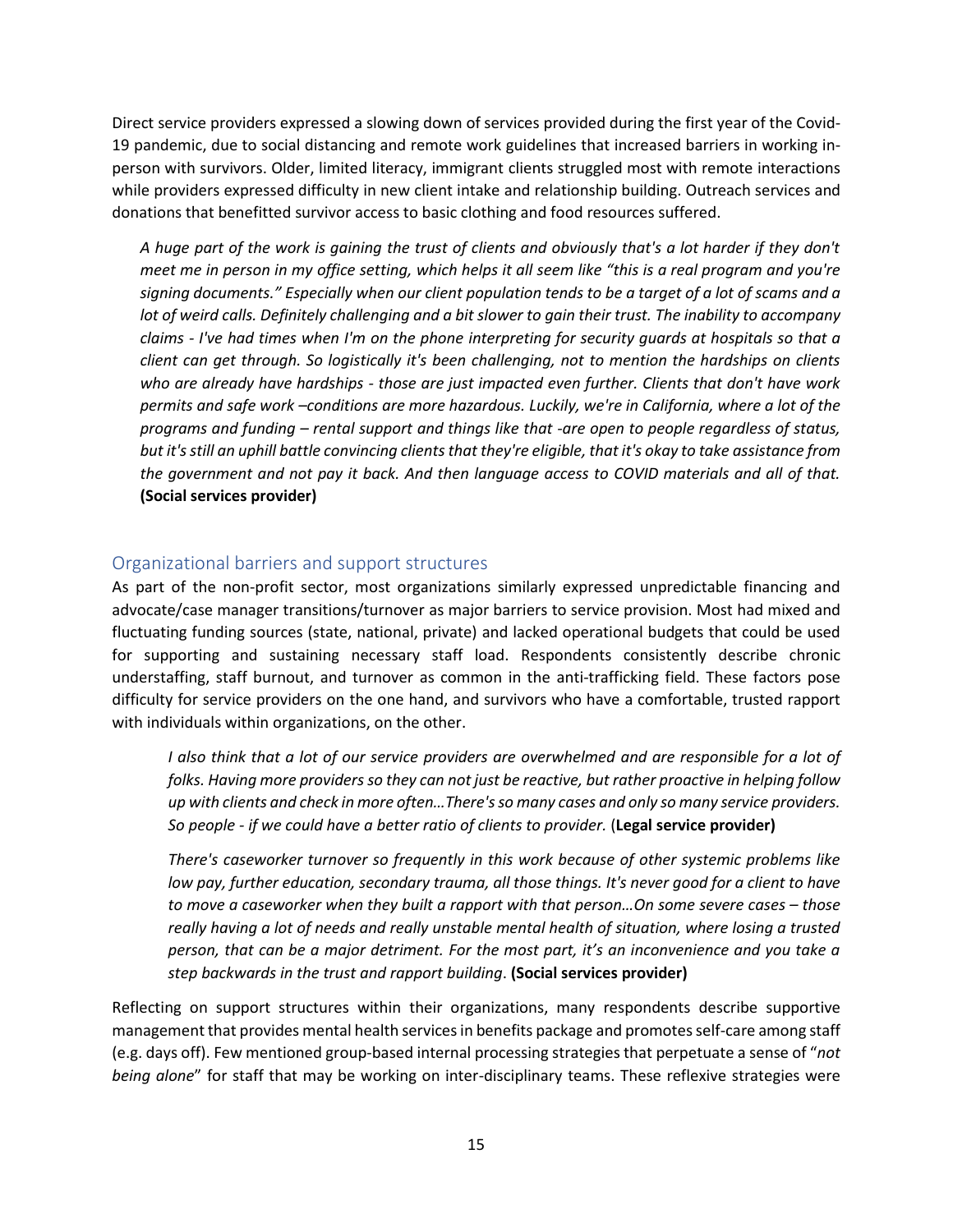implemented through meetings around case management and/or collective debriefing, counseling, and clinically guided self-care sessions.

*Trauma-informed now is a term that appears the time, much like self-care, vicarious trauma, burnouts. It really takes someone that's trauma-informed and has experience working with trafficking survivors to provide emotional support services. In practice, beyond maybe staff receiving a training on it, there's a lot of resources out there and people providing trainings on what trauma-informed can look like – it can be very specific to the setting you're in. Traumainformed in a medical setting will look different than in a legal setting.* (Social services provider)

*We have what's called group supervision once a month for everyone, which is led by someone who Is a licensed clinician and has worked at review sites for a while. She'll pick a topic and have everyone reflect on it in a smaller group. Your group will reflect on that - can be things like, "how have you been affected by working remotely". But it's a time to reflect and kind of talk through things.* **(Social services provider)**

## Enablers of service provision

Respondents describe several enablers of better collaboration and service provision at the sectoral, network, organizational and community levels.

At the sectoral level, service providers advocate for more efficient use of resources in culturally nuanced ways that maximize comprehensive service access for survivors through new and existing programs and policy. While the need for more shelters and longer term-housing support emerged as critical, prioritizing cash distribution was a front-runner programmatic strategy that worked well to promote service access. Respondents concur that cash and other short-term supports can be a part of emotional processing of trauma for survivors. Improving access to long-term holistic therapy and case-management for survivor/family can promote psychosocial well-being and long-term stability.

*We're working with the DA's office in San Francisco to create a Diversion Program regarding the uptick of these youth who are being arrested. Now, if you are identified as a victim of trafficking, in most departments, you are given a flyer and sent on your way. San Francisco is way more trauma-informed – way more together -than most other places in the country, and it still fails on this very critical thing. Maybe we didn't have to go through an entire criminal justice proceeding, taking the judge's time, the prosecutor's time, the public defender's time, the victim's advocate's – so many people's time and money. Instead use all that taxpayer money to get them [survivors] stable housing and route them to services that in California exist by law.* **(Legal service provider)**

*My clients qualify for only certain public assistance once an application has been filed with immigration; when we have a receipt notice - then they may qualify for MediCal or CalFresh. Beyond that, there's no rental assistance until they have legal status or they're approved. My clients struggle with need basic needs and so processing their trauma is not necessarily a priority. For some, it might be because of how it's impacting so much of their life. For others, even if it's creating a lot of harm or uncomfortable situations or impacting their other relationships, it's not necessarily a priority when they can't meet rent or buy groceries. So one thing we want is to be able to have cash to provide to clients for basic needs. Equipping service providers with such funds - even if a Band-Aid – may allow us to continue to work on the larger issues and set survivors up for long term success.* **(Social services provider)**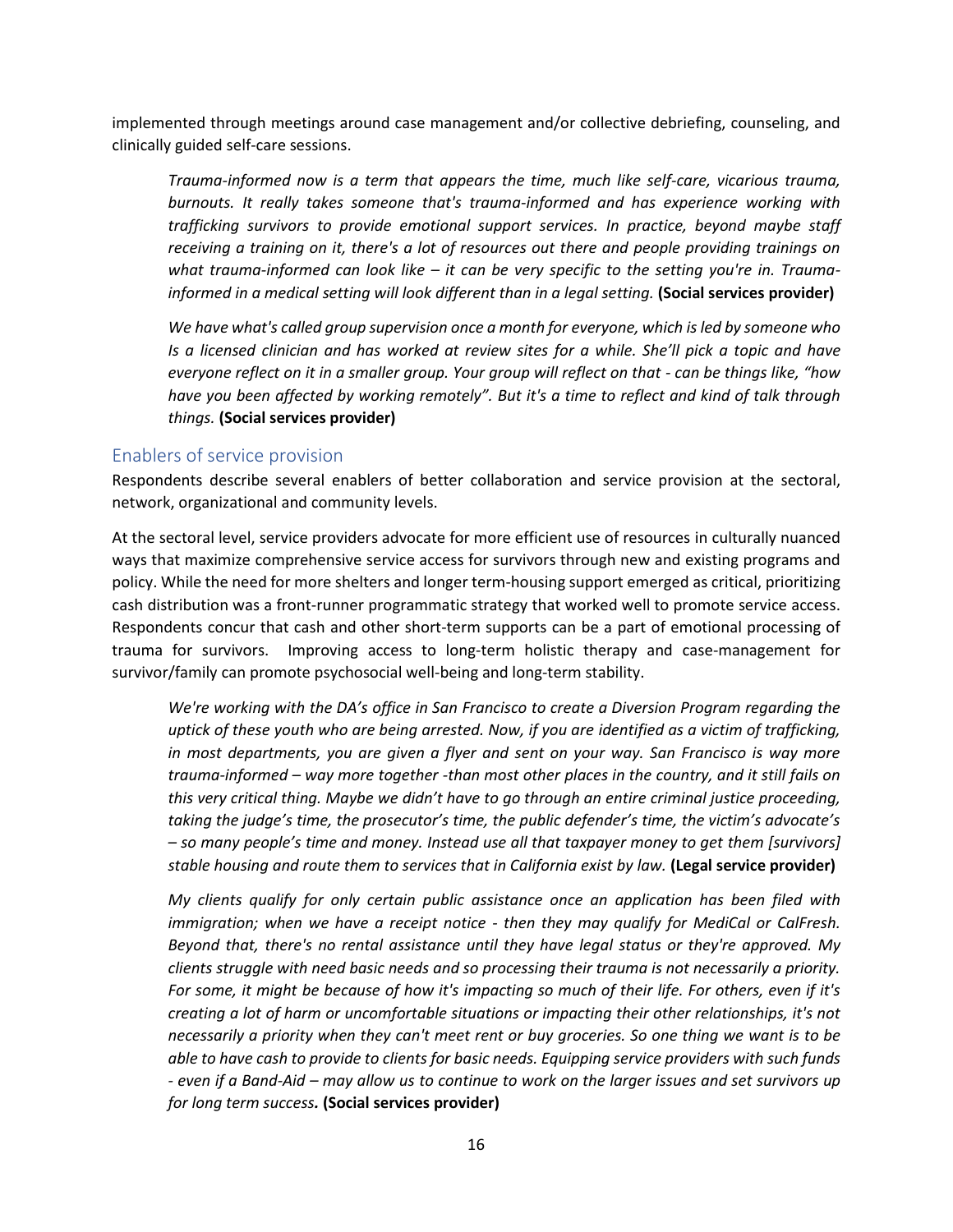At the network level, all respondents mentioned several strategies around strengthening collaboration to address inequitable resources in the region. Leveraging the mapping tool for referrals may help overcome staff turnover and network introductions. Balancing in-person and remote coalition and task force meetings to maximize efficiency (remote) and quality of interactions (in-person) was seen as helpful to strategize, share updates, and assess progress on joint activities/goals. City or county support for coordination across network through supervisory board or specified budget line also emerged as strategy for sustaining network communications.

*We went to the County in 2010-2011 and raised the issue of trafficking in our county - individually to the board of supervisors. From there, they were open to being educated about what was happening and then supported funding not just services, but the coordination of services. Funding the coalition coordinator to expand - before we did our coordination voluntarily - helps because then that person can bring in more agencies. We're working through the coordinator to reach out to other counties in the bay area to address the issues region-wide*. (**Legal service provider)**

Legal service providers describe instances where joint advocacy to local, state and national legislators/political leaders on enhancing legislation on immigration, labor, and criminal vacatur as well as on enforcing protective codes at city/county levels enable survivors to access entitled services and disempower those with trafficking history. Some social and legal service organizations felt that collaborating grant applications may strengthen network ties with partner agencies.

*I think we need better laws for them [trafficking survivors]. So being able to advocate for policy changes. There's this thing called the Freedom Network USA – they're the ones who pushed the federal policy stuff like the trafficking victim protect persons act (TVPA)…or CAST LA that's leading the conversation in California. We've been working with them to do all those virtual lobbying visits– but having another person to do the upper level stuff would be so helpful… It's hard for a small law firm four of us attorneys, an advocate, and some support. We're like, "Okay, how do we do direct services and also support the upper level stuff?"* **(Legal service provider)**

*Our county has done a lot in terms of trying to fund investigation of labor trafficking and can be done in terms of licensing and other kinds of controls that the county has. For example, there was construction that gotten approval through the county that had issues with non-payment of wages in the past including trafficking victims in the crew. One of the things that came out of [the case] was*  looking at all the county's contracting and making sure that if there's similar issues in the past, that *the county do their due diligence before they contract with [an agency]. The licensing of massage parlors and that kind of thing were established - not going to persons that violated the county provisions in the past. So those kinds of their checks on the system.* **(Legal service provider)**

At the organizational level, respondents reflected on their service provision models and ways to mitigate provider stress. The few of organizations that provided joint legal and social services suggested this to be a promising integrated approach to account for survivor needs holistically. While all service providers recognize vicarious trauma and the need for mental health support, the concurred in the consultative workshop that individual and/or group-based debriefing models were promising. Finally, a couple of respondents noted the possibility of involving survivors as feasible in their own organizational/activity leadership or advisory capacity to ensure survivor-centered program strategies.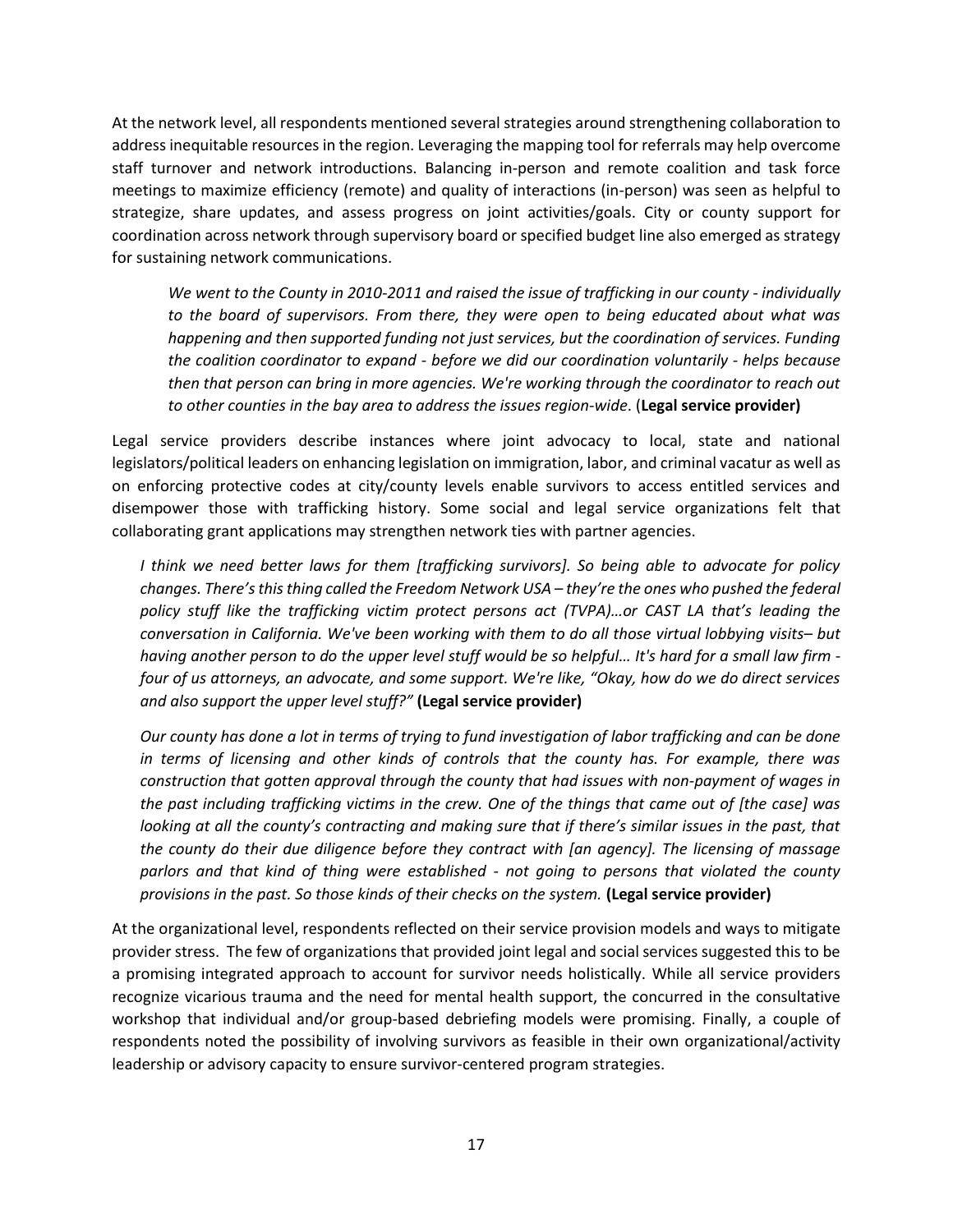*If we could have more employment or education, or long term mental health services in-house, that would be helpful. One thing that we are behind in is having a survivor involvement in developing our programming and that sort of thing - you could have survivor leadership. [Interviewer: Is that feasible? Can you give some examples of how that could play out?] I think so. It depends on where someone is along that journey but there definitely are people who do identify as survivors, or people if they're in a group that was led by another survivor leader saying, "this is what I'm doing and this is what happened to me." Being in that environment might help. It wouldn't be the right choice for everyone - some people just want to move on with their lives and not have to think about that every day at work, which is reasonable. But it would be nice to have some of that for people who did want that.* **(Social services provider)**

At the community level, all respondents concur around the need to expand and innovate to build capacity and improve survivor identification and referral – through joint and strategic collaborative outreach. Enabling outreach and engagement strategies described range from technology-based smart-solutions using hotlines and social media, to print material dissemination, to trainings and informational sessions, to community-based and peer education initiatives. Respondents confirmed two broad target audiences including network and expanded stakeholders (e.g. clinics/hospitals, schools, prosecutors, judges, attorneys, law and code enforcers, consulates, and detention centers) and communities through sociocultural or work settings (e.g. community/cultural centers, libraries, community health workers/promotoras, targeted worker groups: agricultural, restaurants, beauty parlors).

*I've created two different trainings - one on how to effectively screen for human Labor trafficking - that's geared towards service providers broadly including medical facilities churches teachers, the whole gambit. The other is focused on how to work with survivors of trafficking in an immigration case: how to ask the right questions, build the right case, file the relief in the best way possible.* **(Legal service provider)**

*We did more [pre-COVID-19] community events - held film screenings in a library or a Community Center that would have a documentary about human trafficking. People could come in watch it and ask questions to a panel after – with an attorney, social service provider, and maybe law enforcement, or someone else involved. We also table at different events to spread information or hand out flyers, things like that. We have for a few years, participated in Labor rights week with some of the consulates.* **(Social service provider)**

Capacity building approaches differ based on the target audience though core messages include: What human trafficking looks like?, What rights to trafficking survivors, including undocumented migrants, have?, and What does one do when they observe this or feel this happening to them?. For legal and social service actors, there was additional need to educate on what anti-trafficking and immigration policies/programs can be leveraged while providing and referring for services. Engaging communityresources – trusted peers and language advocates emerged as key attribute of ensuring that "word-ofmouth" trends toward protecting and not further silencing survivors.

*We are very proud of our MLAM program – Multi-Lingual Advocacy Model. It is a way to involve Community Members to be part of the movement. We recruit volunteers and we do the 40-hour training mandated by the state and on top of that, those who feel they have some language skills, participate in a 20-hour training to be a language advocate. You're not just interpreting like as*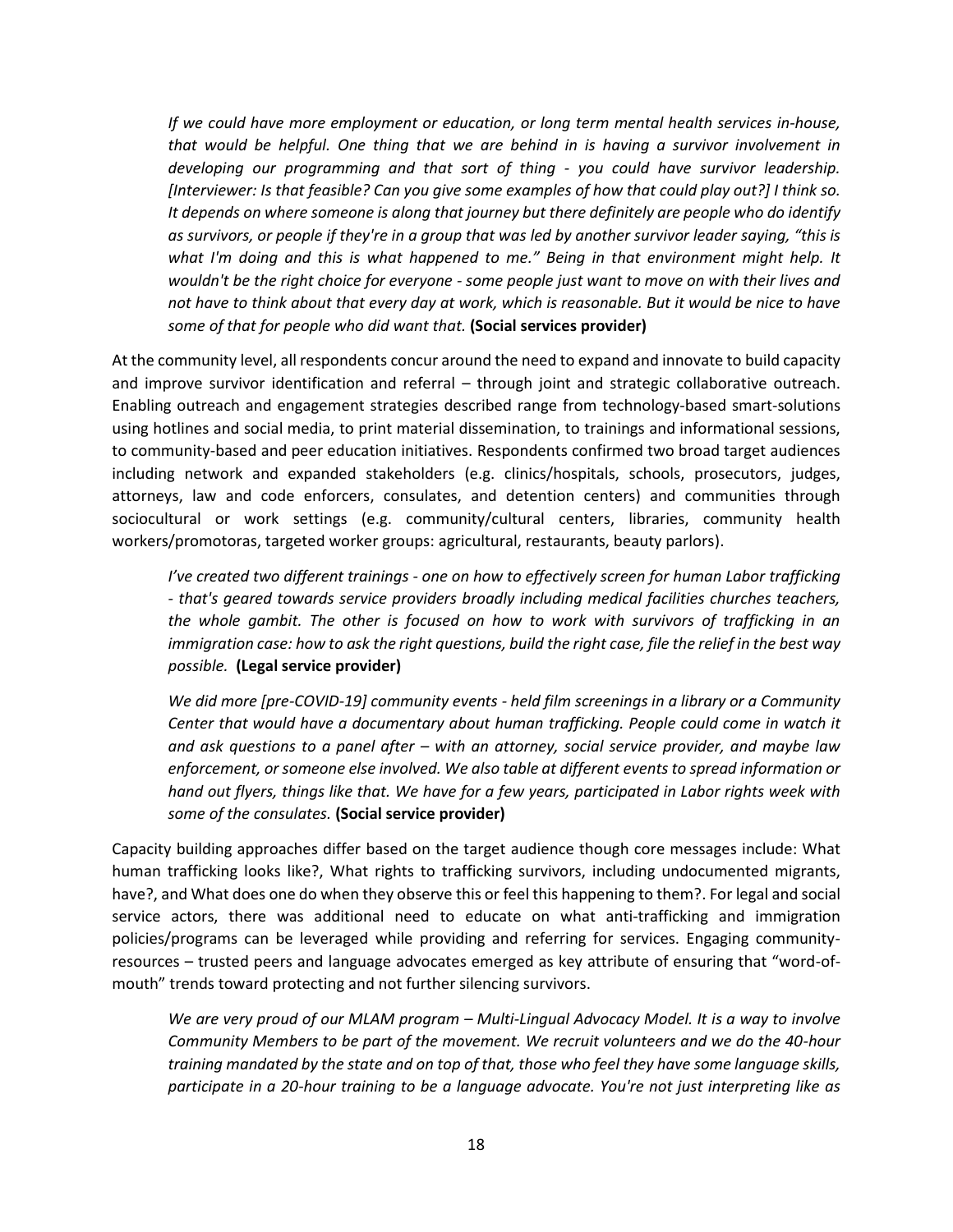*Google translate or a robot, but you actually are a cultural bridge between the survivor and the service provider.* **(Social service provider)**

Finally, youth-friendly approaches may vary – not only do young people understand and hear trafficking language differently from their adult counterparts, but they also benefit from remote training models as seen from social service providers' report increased participation in zoom meetings and workshops. Service providers note; however, the need to balance hotlines, tech/app-based approaches, and social media approaches with confidentiality concerns to ensure survivor safety.

*A lot of youth are interested in meeting virtually rather than meeting in person. We often had a hard time getting youth to come to our office or meeting them out in the field, so connection via zoom or by phone [during pandemic] was a lot easier. We were able to even continue support groups like teen empowerment support groups online and received a greater turnout than when we had done them in person…it's pleasantly surprising.* **(Social service provider)**

# **Discussion**

This study identified a number of anti-trafficking service providers in the San Francisco Bay Area through interviews and a participatory process of engaging respondents for future action. An extended version of the mapping tool is circulated with program stakeholders for ongoing network updates, inform crossregional referral, and enhance communication. While the study elevates prevailing perspectives on several barriers to service provision for trafficking survivors including legislative, regulatory, technical, instrumental and cultural factors, it also discusses enablers that give rise to the following core recommendations at sectoral, network, organizational and community levels.

- **Sectoral:** Prioritize long term culturally humble holistic support to survivors through existing public benefits and psychosocial service programs. Consider emphasis on long-term housing, increasing cash distribution to survivors and improving access to therapy and long-term casemanagement for survivors and their families.
- **Network:** Collaborate across region to address resource imbalances by using the organizational mapping for local/regional referrals; hold biannual cross-Bay (regional) meetings (one remote, one in-person) to strategize, share updates, and assess progress on joint activities/goals such as garnering support for coordination across regional network; jointly advocate to local, state and national legislators/political leaders on enhancing legislation on immigration, labor, criminal vacatur and enforcing protective codes; and collaborate on grant applications.
- **Organizational:** Explore models that best resonate with one's organizational mission and mitigate stress of service providers. Consider integrated legal and social services models to address a survivor's multiple needs at a single service point (limit re-traumatization); promotion of individual and/or group-based debriefing strategies to develop a supportive culture; and involvement of former interested-survivors in organizational governance.
- **Community**: Collaborate, expand, and innovate to improve survivor identification and referral within the network and more broadly in the community. Multi-modal programmatic models ranging from traditional trainings to social-media and remote approaches can be applied and tested through implementation research.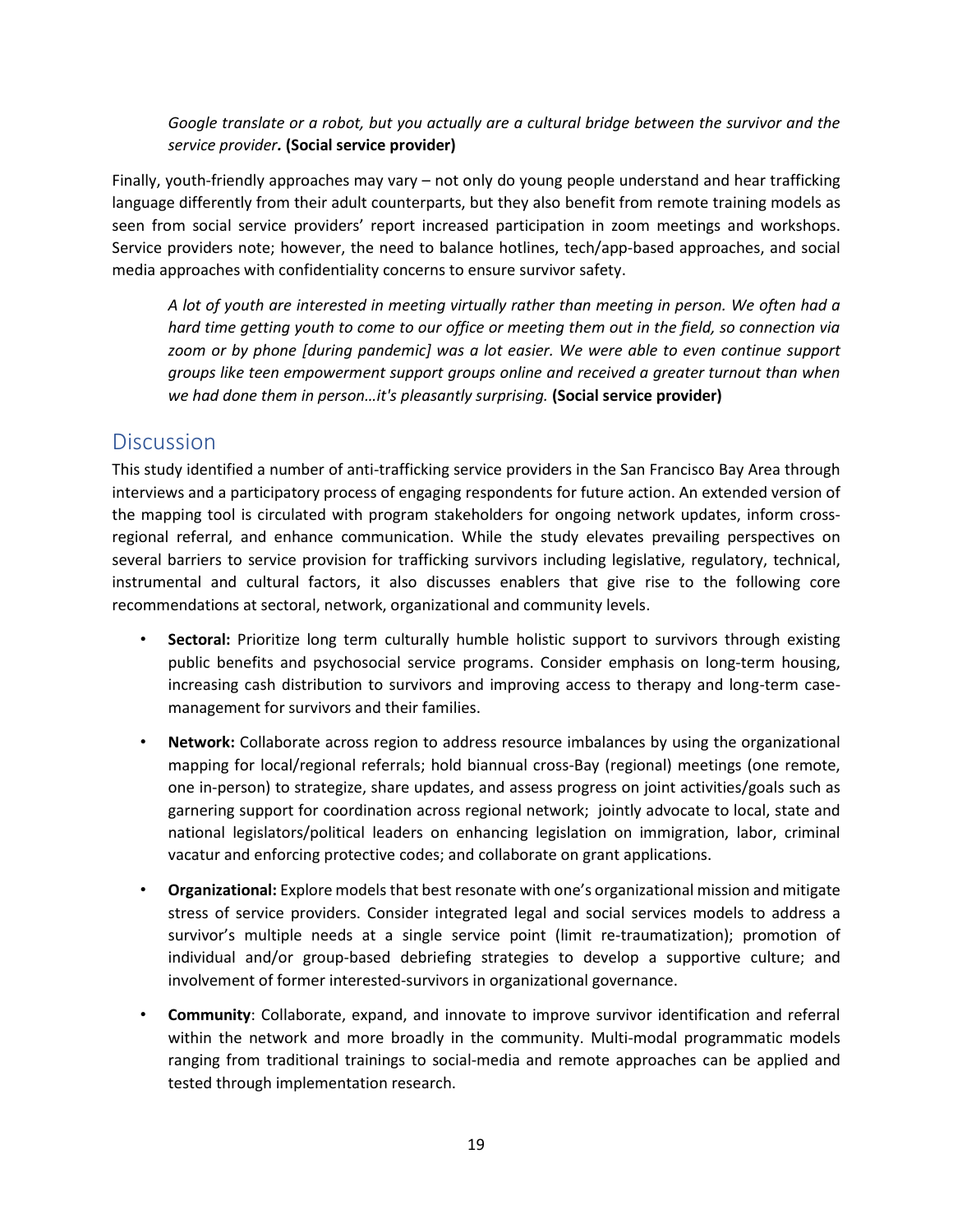Alongside the programmatic recommendations, more research is needed to articulate the perspective of trafficking survivors themselves. How do survivors experience service access, use and quality – what can be done through a collaborative network and service provision to overcome their challenges? Practitioners would additionally benefit from implementation research evaluating the application of organizational, network, and community recommendations. Further investigation can contribute to our understanding the effectiveness of public health, social, and legal interventions and contribute to the limited literature on trafficking prevention and response in the United States.

Partnership within the anti-trafficking network context is essential, ongoing, and can be nurtured. The legal and social service providers participating in the validation and interpretation workshop felt an immediate sense of trust in connecting and re-connecting with other organizations and individuals working within their field. They collectively expressed empathy and relief at the shared barriers they collectively face in the current political climate and pandemic context as well as a rejuvenated sense of commitment to their work with survivors and each other.

## Conclusion

This report offers a start to increased stakeholder awareness around existing organizational and policy resources as well as offers recommendations for research and programming on how anti-trafficking service response networks function and can be strengthened to provide survivor-centric support in the long term in the Bay area. Findings from this study offer transferrable lessons for other anti-trafficking service network settings in the United States.

# References

- 1. Department of State, United States, *Trafficking in Persons Report*. 2020.
- 2. Rothman EF, Stoklosa H, Baldwin SB, Chisolm-Straker M, Price RK, Atkinson HG. Public Health Research Priorities to Address US Human Trafficking. *Am J Public Healt*h. 2017;107(7):1045–7.
- 3. Macy RJ, Johns N. Aftercare Services for International Sex Trafficking Survivors: Informing U.S. Service and Program Development in an Emerging Practice Area. *SAGE Open*. 2011;12(2):87–98.
- 4. Chisolm-Straker M, Baldwin S, Gaigbe-Togbe B, Ndukwe N, Johnson PN, Richardson LD. Health Care and Human Trafficking: We are Seeing the Unseen. *J Poor Underserved*. 2016;27(3):1220–33.
- 5. Pottie K, Martin JP, Cornish S, Biorklund LM, Gayton I, Doerner F, et al. Access to healthcare for the most vulnerable migrants: a humanitarian crisis. *Confl Health*. 2015;9(6):43–5.
- 6. Brabeck KM, Lykes MB, Hershberg R. Framing immigration to and deportation from the United States : Guatemalan and Salvadoran families make meaning of their experiences. C*ommunity Work Fam*. 2011;14(3):275–97.
- 7. O'Reilly-de Brún M, Macfarlane A, Brún T De, Okonkwo E, Samuel J, Bokanga B, et al. Involving migrants in the development of guidelines for communication in cross-cultural general practice consultations: a participatory learning and action research project. *BMJ Open*. 2015;5:1–11.
- 8. Francisco V. '" Ang Ating Iisang Kuwento "' our collective story : Migrant Filipino workers and participatory action research. *Action Res*. 2014;12(1):78–93.